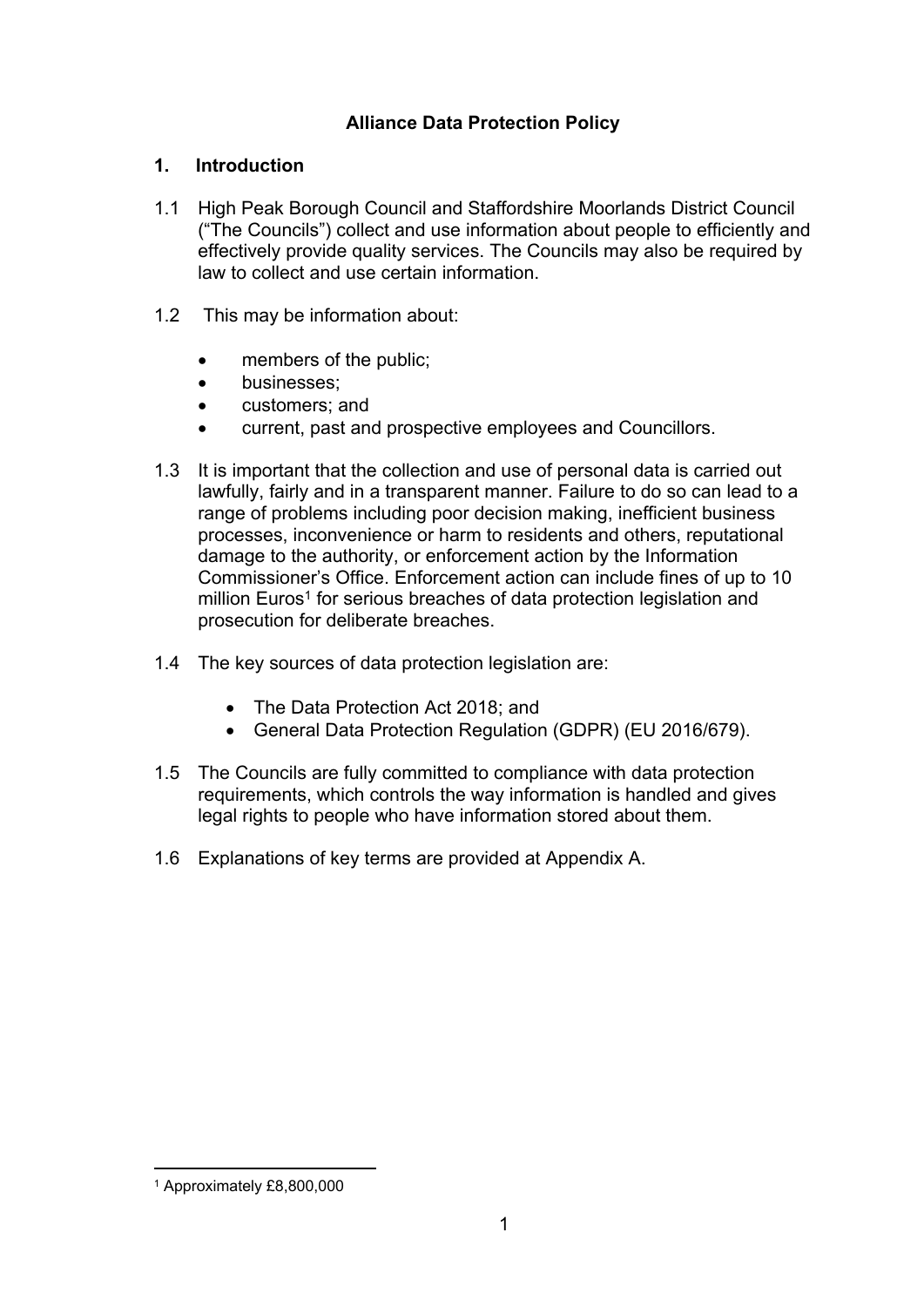# **2. General Principles**

2.1 The GDPR specifies six key principles to be followed when processing personal data<sup>2</sup>.

| Principles |                                                                                                                                                                  | Actions   |                                                                                                                                                                                                                                                                      |
|------------|------------------------------------------------------------------------------------------------------------------------------------------------------------------|-----------|----------------------------------------------------------------------------------------------------------------------------------------------------------------------------------------------------------------------------------------------------------------------|
| a          | lawfulness, fairness and<br>transparency<br>processed lawfully, fairly and in<br>$\bullet$<br>a transparent manner in<br>relation to the data subject            | $\bullet$ | Information should only be held where it is<br>justified to do so and processing may be<br>carried out where one of the following<br>conditions has been met:<br>a) Consent: The individual has given clear<br>consent for you to process their personal data        |
|            |                                                                                                                                                                  |           | for a specific purpose.                                                                                                                                                                                                                                              |
|            |                                                                                                                                                                  |           | b) Contract: The processing is necessary for a<br>contract you have with the individual, or<br>because they have asked you to take specific<br>steps before entering into a contract.                                                                                |
|            |                                                                                                                                                                  |           | c) Legal obligation: The processing is<br>necessary for you to comply with the law (not<br>including contractual obligations).                                                                                                                                       |
|            |                                                                                                                                                                  |           | d) Vital interests: The processing is necessary<br>to protect someone's life.                                                                                                                                                                                        |
|            |                                                                                                                                                                  |           | e) Public task: The processing is necessary<br>for you to perform a task in the public interest<br>or for your official functions, and the task or<br>function has a clear basis in law.                                                                             |
|            |                                                                                                                                                                  |           | f) Legitimate interests: The processing is<br>necessary for your legitimate interests or the<br>legitimate interests of a third party unless<br>there is a good reason to protect the<br>individual's personal data which overrides<br>those legitimate interests.   |
|            |                                                                                                                                                                  | ٠         | The Councils will generally rely on 'legal<br>obligation' (c) and 'public task' (e) when<br>processing data. Councillors will normally rely<br>on 'public task' when carrying out casework<br>on behalf of their constituents.                                       |
|            |                                                                                                                                                                  |           | Be transparent about how you intend to use<br>the data, and give individuals appropriate<br>privacy notices when collecting their personal<br>data.                                                                                                                  |
|            |                                                                                                                                                                  |           | Handle people's personal data only in ways<br>they would reasonably expect.                                                                                                                                                                                          |
| b          | purpose limitation<br>collected for specified, explicit<br>$\bullet$<br>and legitimate purposes and<br>not further processed in a<br>manner that is incompatible | $\bullet$ | Each Council is one data controller. As such,<br>personal data held by the Council can be used<br>within the Council, as set out in the Councils'<br>Privacy Notice, to carry out the functions of the<br>Council.<br>Access to personal data is restricted to those |
|            | with those purposes.                                                                                                                                             |           | within the Council that need access to it for an                                                                                                                                                                                                                     |

<sup>2</sup> Set out at Article 5.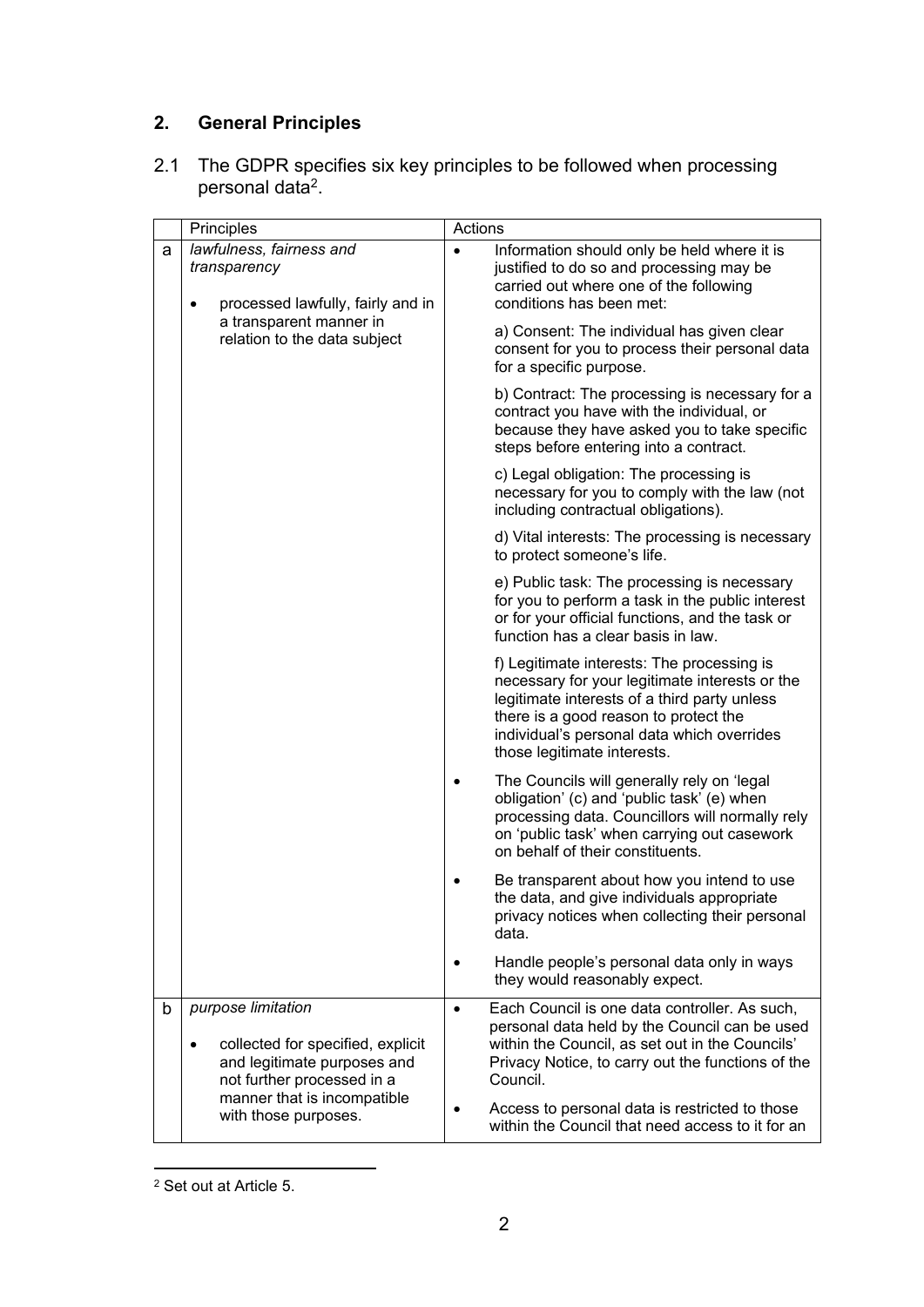|   |                                                                                                                                                                                                                                                                                          |           | identified lawful purpose (a to f above).                                                                                                                                                                                                                                                                                                                                                              |
|---|------------------------------------------------------------------------------------------------------------------------------------------------------------------------------------------------------------------------------------------------------------------------------------------|-----------|--------------------------------------------------------------------------------------------------------------------------------------------------------------------------------------------------------------------------------------------------------------------------------------------------------------------------------------------------------------------------------------------------------|
|   |                                                                                                                                                                                                                                                                                          | $\bullet$ | If you wish to use or disclose personal data for<br>any purpose that is additional to or different<br>from the originally specified purpose, make<br>sure that the new use or disclosure is fair.                                                                                                                                                                                                      |
|   |                                                                                                                                                                                                                                                                                          |           | When receiving requests for personal data,<br>clarify the identity of the requesting party, the<br>reason why the information is required and if<br>there is authority to give the personal data<br>(section 6).                                                                                                                                                                                       |
|   |                                                                                                                                                                                                                                                                                          |           | Where consent is used as the legal basis for<br>processing personal data, you must ensure<br>that consent is unambiguous, freely given and<br>an affirmative action. You must maintain an<br>audit trail to demonstrate that consent was<br>gained and have systems that allow consent to<br>be revoked. Where special category data are<br>processed, the consent gained will be explicit<br>consent. |
| C | data minimisation                                                                                                                                                                                                                                                                        | $\bullet$ | Hold the minimum personal data required to<br>perform the function that you need it for.                                                                                                                                                                                                                                                                                                               |
|   | adequate, relevant and limited<br>٠<br>to what is necessary in relation<br>to the purposes for which they<br>are processed                                                                                                                                                               |           | Do not hold more information than you need.                                                                                                                                                                                                                                                                                                                                                            |
| d | accuracy<br>accurate and, where<br>$\bullet$<br>necessary, kept up to date;<br>every reasonable step must be<br>taken to ensure that personal<br>data that are inaccurate.<br>having regard to the purposes<br>for which they are processed,<br>are erased or rectified without<br>delay | $\bullet$ | Take reasonable steps to ensure that<br>information is accurate and up-to-date.                                                                                                                                                                                                                                                                                                                        |
| е | storage limitation                                                                                                                                                                                                                                                                       | $\bullet$ | Refer to the Councils' Document Retention<br>Policy;                                                                                                                                                                                                                                                                                                                                                   |
|   | kept in a form which permits<br>$\bullet$<br>identification of data subjects<br>for no longer than is necessary<br>for the purposes for which the<br>personal data are processed                                                                                                         |           | Securely delete information that is no longer<br>required.                                                                                                                                                                                                                                                                                                                                             |
| f | integrity and confidentiality                                                                                                                                                                                                                                                            | $\bullet$ | Follow the Councils' ICT Use and Information<br><b>Security Policy</b>                                                                                                                                                                                                                                                                                                                                 |
|   | processed in a manner that<br>$\bullet$<br>ensures appropriate security of<br>the personal data, including                                                                                                                                                                               |           | Identify potential risks and put appropriate<br>measures in place.                                                                                                                                                                                                                                                                                                                                     |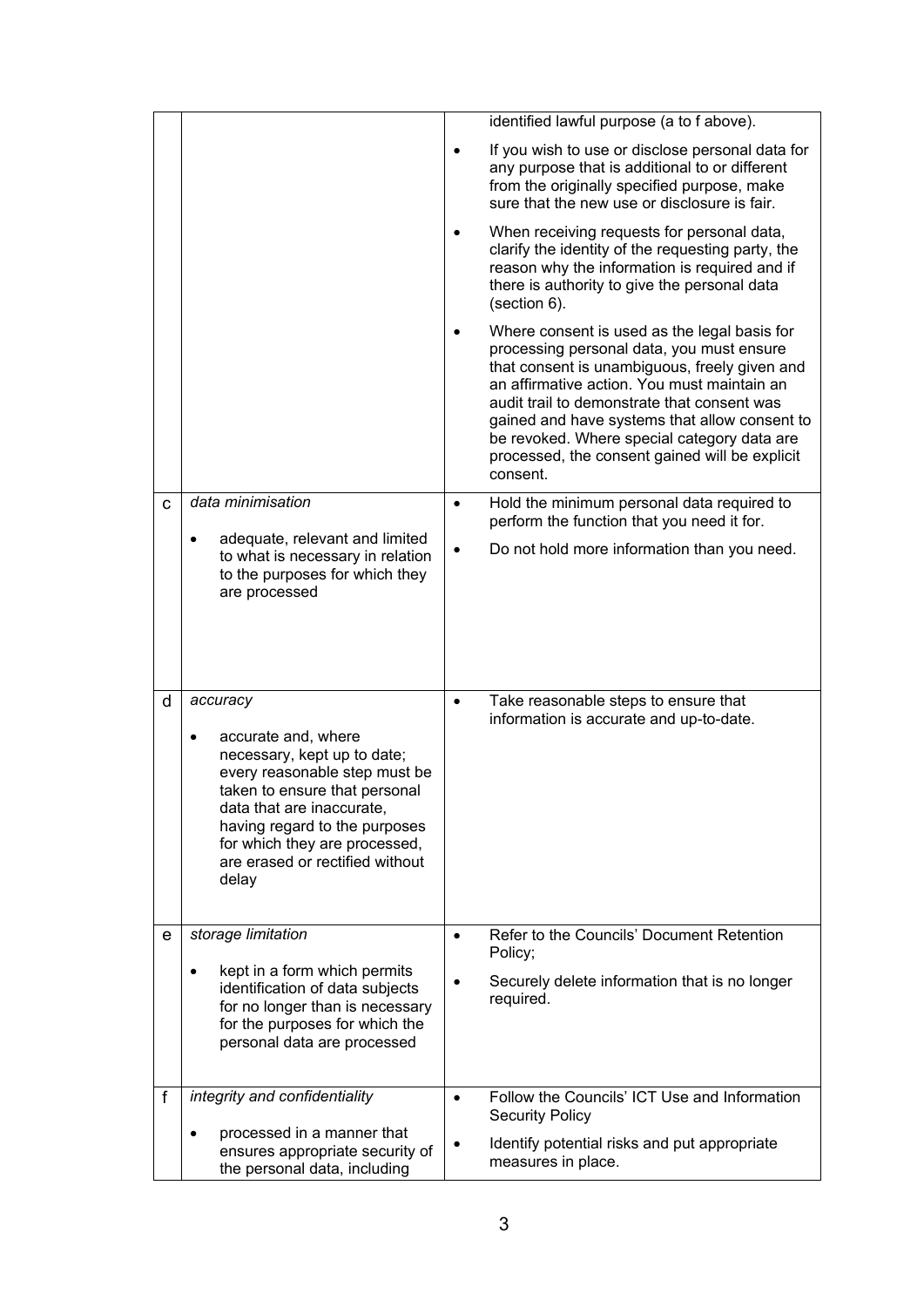| against accidental loss,<br>destruction or damage, using<br>appropriate technical or<br>organisational measures. | protection against unauthorised $\vert \bullet \vert$<br>or unlawful processing and | Report breaches of security. |
|------------------------------------------------------------------------------------------------------------------|-------------------------------------------------------------------------------------|------------------------------|
|------------------------------------------------------------------------------------------------------------------|-------------------------------------------------------------------------------------|------------------------------|

- 2.2 The Councils will ensure that data is processed in accordance with the rights of the data subject set out in the GDPR including the:
	- Right of access.
	- Right to rectification.
	- Right to erasure.
	- Right to restriction of processing.
	- Right to data portability.
	- Right to object.

## **3. Responsibilities for processing personal data**

- 3.1 All staff members, Councillors and the Councils' contractors must take reasonable steps to make sure that personal data is processed in accordance with the data protection principles. To support this, the Councils will:
	- Identify a member of the Senior Management Team to act as Senior Information Risk Officer (SIRO) with overall responsibility for overseeing the Councils' response to information risk;
	- Identify a Data Protection Officer to develop the Councils' response to information risk and act as a source of expertise within the Council;
	- Develop a Data Protection Policy, ensure awareness of the policy, and monitor its implementation;
	- Hold quarterly Information Risk Group meetings, attended by the owners of the Councils' information assets (eg CCTV, Council Tax, Housing, Revenues and Benefits systems, etc) to identify possible risks and take steps to mitigate against such risks;
	- Provide induction training and regular refresher training for all staff with more in-depth training for key owners of the Councils' information assets;
	- Require Council officers to consider the data protection implications, and the potential need to complete a privacy impact assessment (see below), within each committee report;
	- Ensure that appropriate physical and technological security measures are put in place;
	- Establish a system for responding to Subject Access Requests (Section 8) and monitor compliance with the system;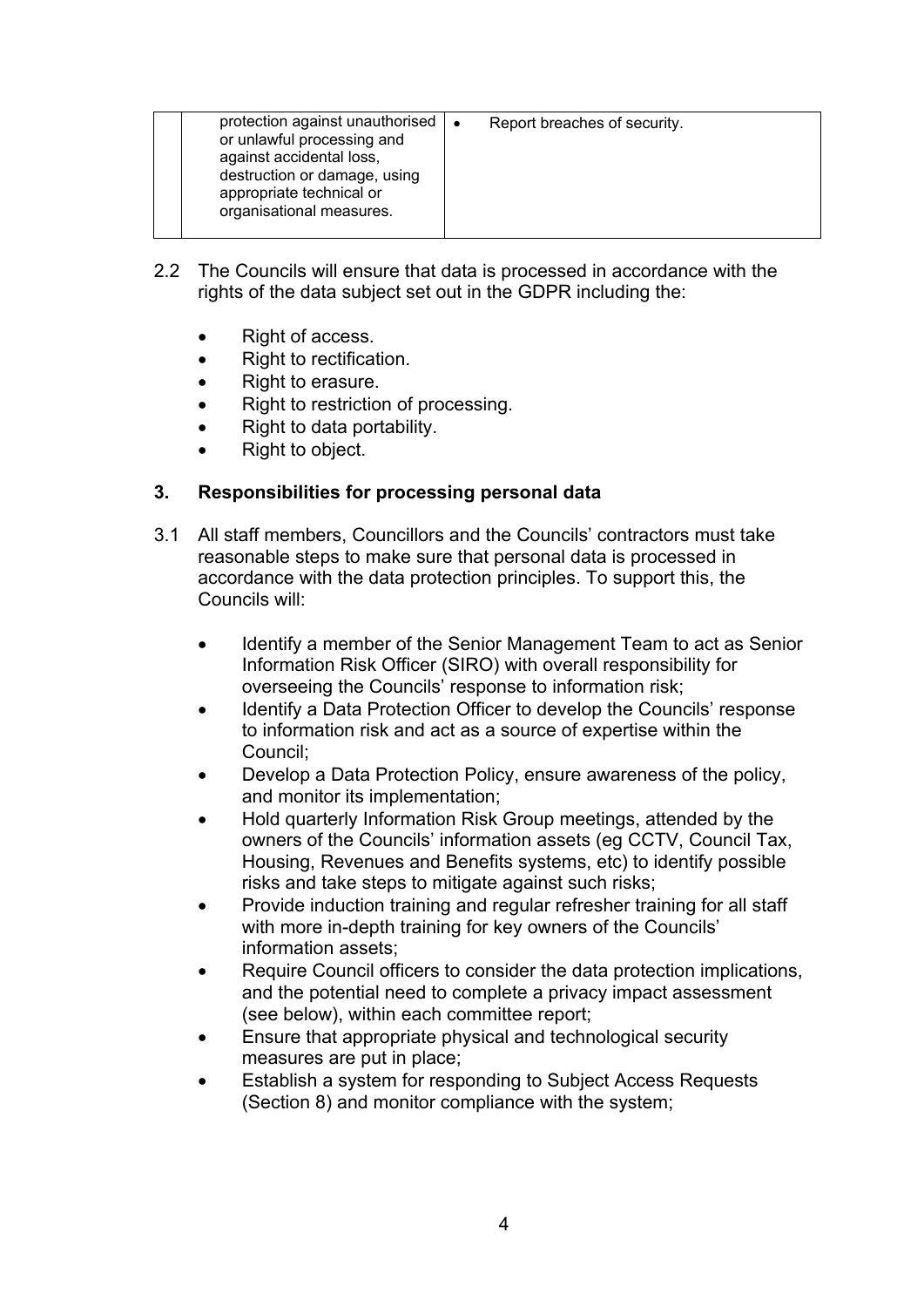- Register the way in which each Council processes personal information with the Information Commissioner<sup>3</sup>; and
- Carry out regular checks of services' compliance with this policy.

## *Staff Members*

- 3.2 Individual officers will be expected to pay regard to the data protection principles and accompanying steps outlined in Section 2 and must follow the Councils' ICT Use and Information Security Policy. They must also take steps to ensure that personal data is kept secure at all times against unauthorised or unlawful loss or disclosure and in particular ensure that:
	- Paper files and other records or documents containing personal/sensitive data are kept in a secure environment;
	- Personal data are collected for a legitimate purpose (or purposes) and are accurate, up to date and deleted in accordance with the Councils' data retention policy when no longer needed;
	- A record is maintained of information held by each service to ensure fair and lawful processing;
	- All names and addresses (postal or e-mail) are checked to make sure that they are correct and up to date before any personal information is sent to others;
	- The secure (pin controlled) printing facility is used, where possible, and personal information is not allowed to sit uncollected on printers;
	- The Councils' clean desk policy is complied with and personal information is not left unattended on desks;
	- Personal information collected by the Councils is not transferred to, or stored upon, equipment owned by staff members (computers, laptops, tablets, smart phones, etc);
	- Personal information is only transported between locations where absolutely necessary and that, when doing so, appropriate levels of security are applied (eg not leaving folders containing personal information unattended in cars or bags, ensuring that memory sticks are encrypted/password protected, etc);
	- Any losses of data are reported promptly to the Data Protection Officer; and
	- Requests for personal information are responded to in line with the process established in Section 4.

## *Service Managers*

- 3.3 In addition, Service Managers must:
	- Implement this policy within their Service area;
	- Ensure compliance with it by staff members, including raising awareness of data protection responsibilities;

<sup>3</sup> In accordance with the Data Protection (Charges and Information) Regulations 2018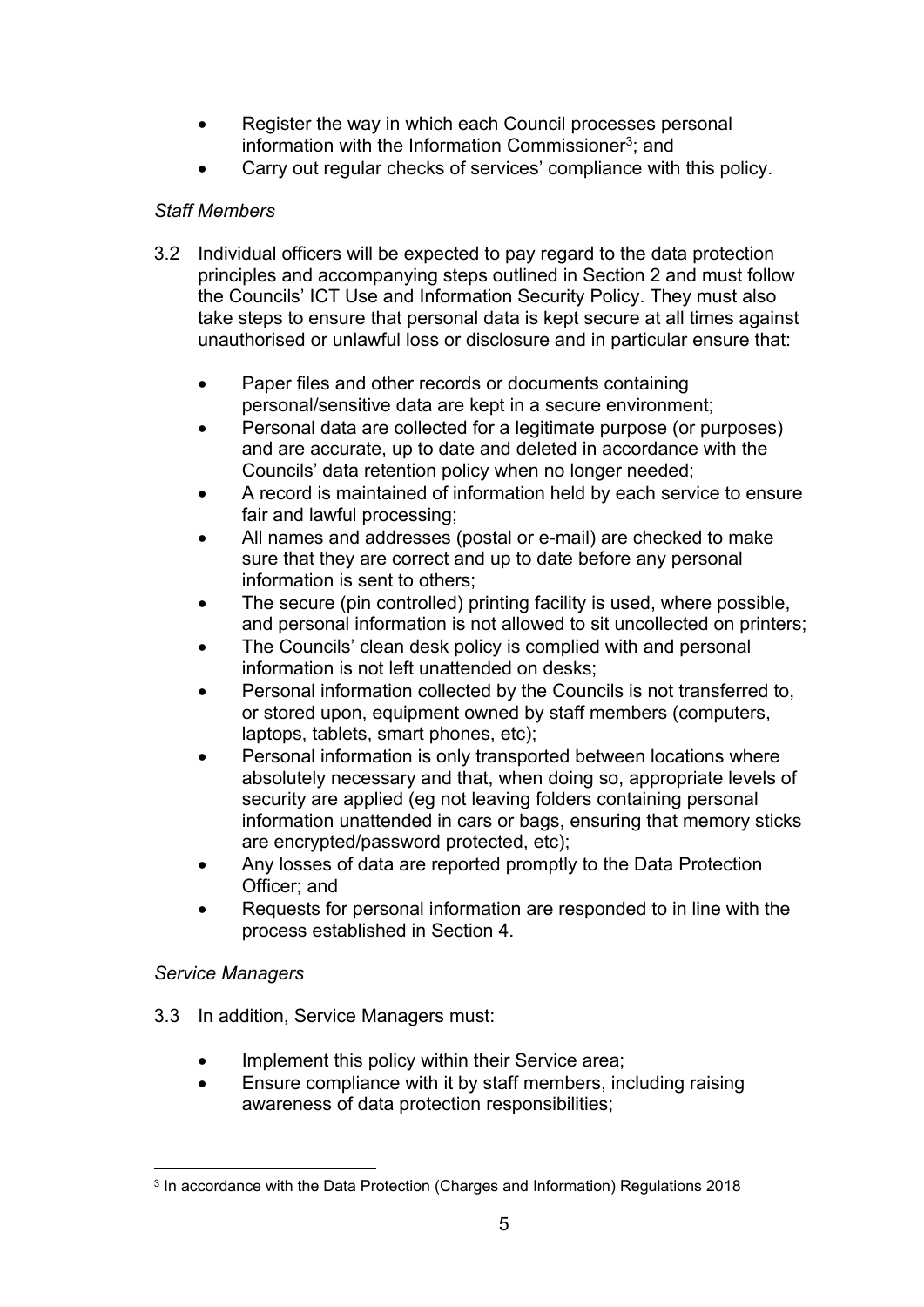- Ensure that the Service's information asset register is accurate and up-to-date;
- Understand the information risks related to the Service's processing of data and take steps to manage any risks effectively;
- Ensure that all data breaches are reported to the Data Protection Officer without undue delay (Section 4);
- Ensure that appropriate privacy notices are provided to customers;
- Check the accuracy, completeness and appropriateness of any information to be provided by the Service in response to a request for information (Section 8) before it is sent to the Data Protection Officer; and
- Ensure all contractors use by the Service have suitable processes in place to comply with data protection legislation and that they know how and when to report any breaches.

#### *Councillors*

3.4 Councillors may perform three different roles:

| $\bullet$ As a member of the<br>council                                               | eg when attending<br>Council committees or<br>performing an<br>Executive role   | This is covered by the<br>Councils' ICO<br>registrations and this<br>policy                                                                                                            |
|---------------------------------------------------------------------------------------|---------------------------------------------------------------------------------|----------------------------------------------------------------------------------------------------------------------------------------------------------------------------------------|
| Carrying out<br>$\bullet$<br>casework on behalf<br>of their constituents              | eg when recording and<br>passing on complaints<br>received from<br>constituents | This is not covered by<br>the Councils' ICO<br>registrations.<br>Councillors do not<br>need pay a charge to<br>register with the ICO<br>for processing data <sup>4</sup> .             |
| Representing a<br>$\bullet$<br>political party<br>(particularly at<br>election time). | eg campaigning during<br>an election period                                     | This is not covered by<br>the Councils' ICO<br>registrations or this<br>policy.<br>Any necessary<br>registrations, etc are<br>normally provided by<br>individual political<br>parties. |

- 3.5 When Councillors consider using personal information then they should:
	- decide whether their use of the information would be fair and lawful as required by the first data protection principle;

<sup>4</sup> From 1 April 2019, the Data Protection (Charges and Information) (Amendment) Regulations 2019 exempted the processing of personal data by elected representatives and prospective representatives from the requirement to notify the ICO and pay a charge.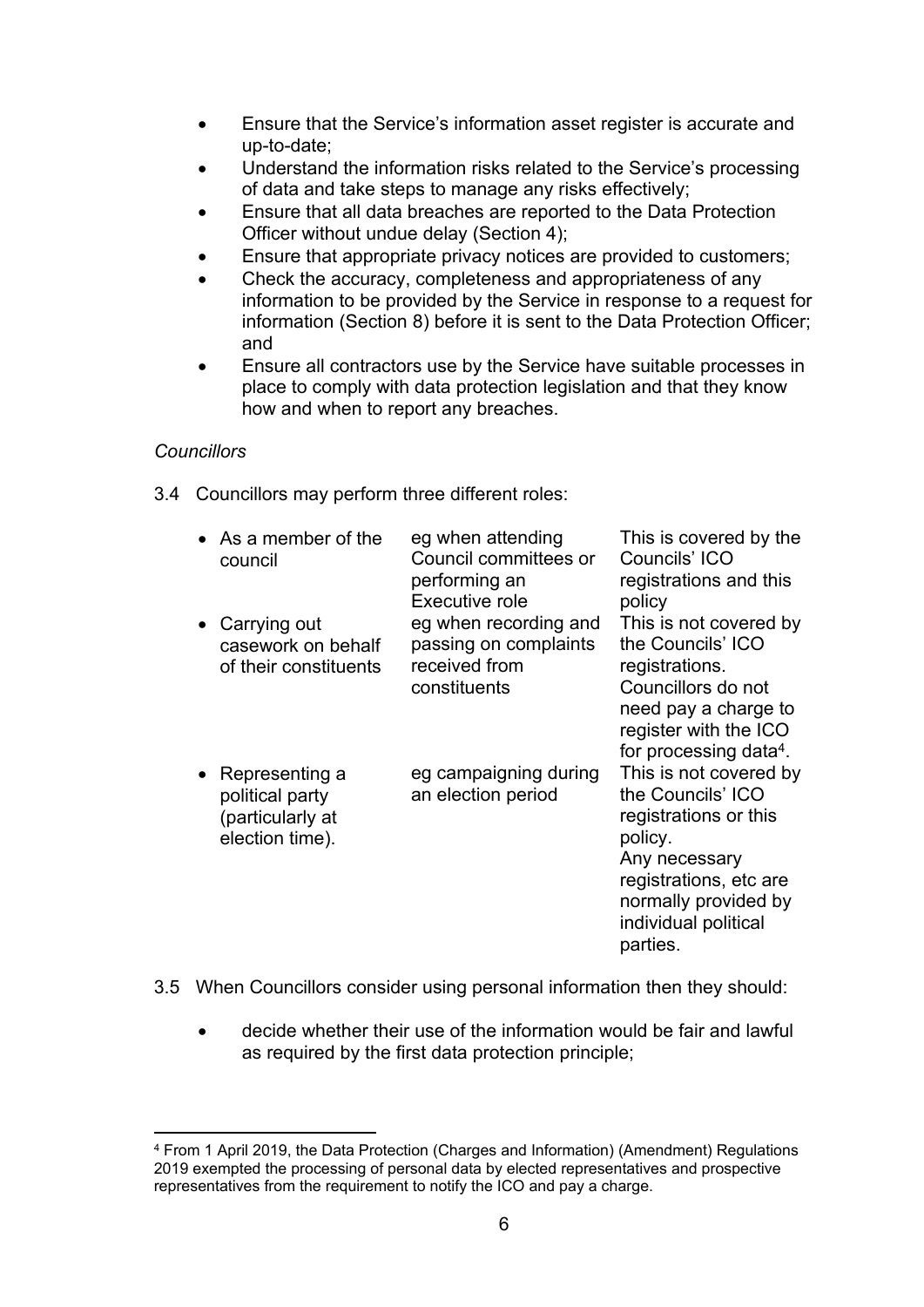- ensure that personal information held by the local authority is not used for political purposes unless both the local authority and individuals concerned agree; and
- when campaigning for election, candidates can normally use personal information (such as mailing lists) held by their parties but should not use information they hold in their role as local councillors without the consent of the individual.
- 3.6 If an individual resident requests a councillor to take action on their behalf then the councillor's actions will normally be lawful on the basis that processing is necessary for the performance of a task carried out in the public interest or in the exercise of official authority vested in the controller (public task). This includes activity that supports or promotes democratic engagement.<sup>5</sup> Councillors should, however, ensure that they are open and transparent about their use of data. This can be achieved by using an appropriate privacy notice.
- 3.7 Councillors are able to process special categories of personal data (eg to pass the details of a complaint to officers of the Council for them to investigate and respond appropriately) without explicit consent<sup>6</sup>.
- 3.8 The Data Protection (Processing of Sensitive Personal Data) (Elected Representatives) Order 2002 provides a basis for:
	- Processing of sensitive personal data by elected members in connection with their functions as an elected representative, including the disclosure of such information where necessary; and
	- Disclosure of sensitive personal data by organisations responding to Members acting on behalf of individual constituents.
- 3.9 The Order does not place an obligation on organisations to disclose sensitive personal data to elected members who raise matters on behalf of constituents but provides a legal basis for doing so.
- 3.10 If there is any doubt about the resident's wishes then it would be appropriate to obtain explicit consent from the resident for sharing and disclosing the information.
- 3.11 Candidates for election should be aware that political campaigning falls within the definition of direct marketing.
- 3.12 Further guidance can be found on the Information Commissioner's website: [https://ico.org.uk/media/for-organisations/documents/1432067/advice-for](https://ico.org.uk/media/for-organisations/documents/1432067/advice-for-elected-and-prospective-councillors.pdf)[elected-and-prospective-councillors.pdf](https://ico.org.uk/media/for-organisations/documents/1432067/advice-for-elected-and-prospective-councillors.pdf)

<sup>5</sup> Section 8 (e), Data Protection 2018

**<sup>6</sup>** Article 9(2) of the GDPR; Section 8, Data Protection Act 2018;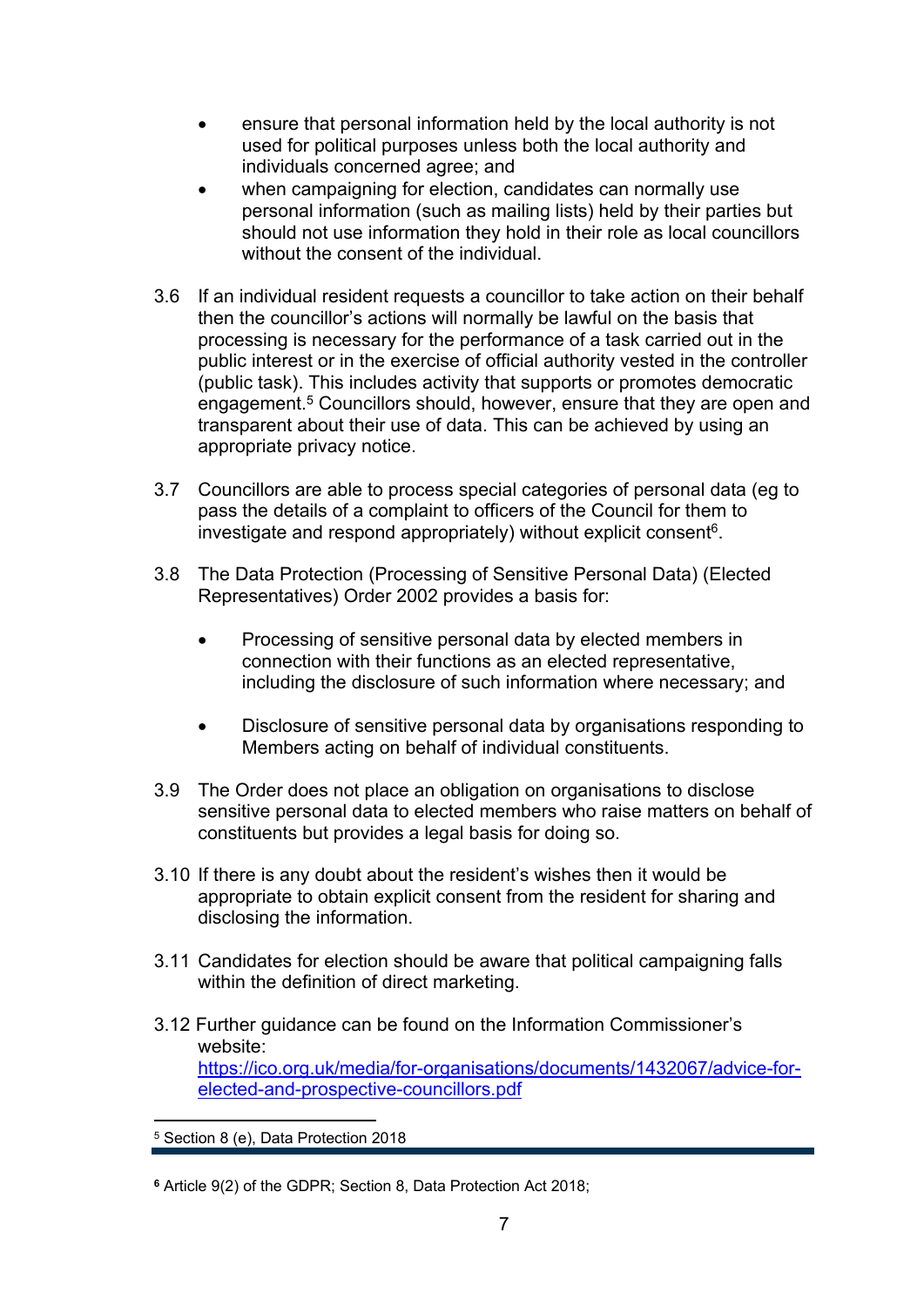## *Contractors*

- 3.13 Council contract managers should ensure that any contractors, consultants, partners or other servants or agents of the Council, together with their staff who have access to personal data held or processed for or on behalf of the Council, are aware of this policy and are fully trained in and are aware of their duties and responsibilities under data protection legislation. This also applies to the suppliers of ICT systems and services which are designed to store, or process, personal data collected by the local authority. Where necessary contracts should:
	- Ensure that any breach of any provision of legislation and/or this policy will be deemed as being a breach of any contract between the Council and that individual, company, partner or firm;
	- Require suppliers to demonstrate that they meet the technical requirements prescribed by the Government's Cyber Essentials Scheme. The requirements can be found at: [https://www.cyberstreetwise.com/cyberessentials/files/requirements.](https://www.cyberstreetwise.com/cyberessentials/files/requirements.pdf) [pdf](https://www.cyberstreetwise.com/cyberessentials/files/requirements.pdf)
	- Allow data protection audits by the Council of data held on its behalf (if requested);
	- Report any breaches to the appropriate Council contract manager and Data Protection Officer without undue delay; and
	- Indemnify as appropriate the Council against any prosecutions, claims, proceedings, actions or payments of compensation or damages.
- 3.14 All contractors who process personal information supplied by the Council will be required, where necessary to confirm prior to entering into a contract that they will abide by the requirements of data protection legislation and this policy.

## **4. Breaches**

- 4.1 A personal data breach is defined as a breach of security leading to the accidental or unlawful destruction, loss, alteration, unauthorised disclosure of, or access to, personal data transmitted, stored, or otherwise processed 7 .
- 4.2 All suspected breaches should be reported without undue delay to the Councils' Data Protection Officer using the Data Incident Reporting Form that can be accessed on the intranet at [https://hpbc.alliance](https://hpbc.alliance-online.org/assured)[online.org/assured](https://hpbc.alliance-online.org/assured).
- 4.3 The Council has 72 hours to report a breach to the Information Commissioner unless the personal data breach is unlikely to result in a risk to the rights and freedoms of an individual.

<sup>7</sup> Defined by Article 4, General Data Protection Regulation 2016.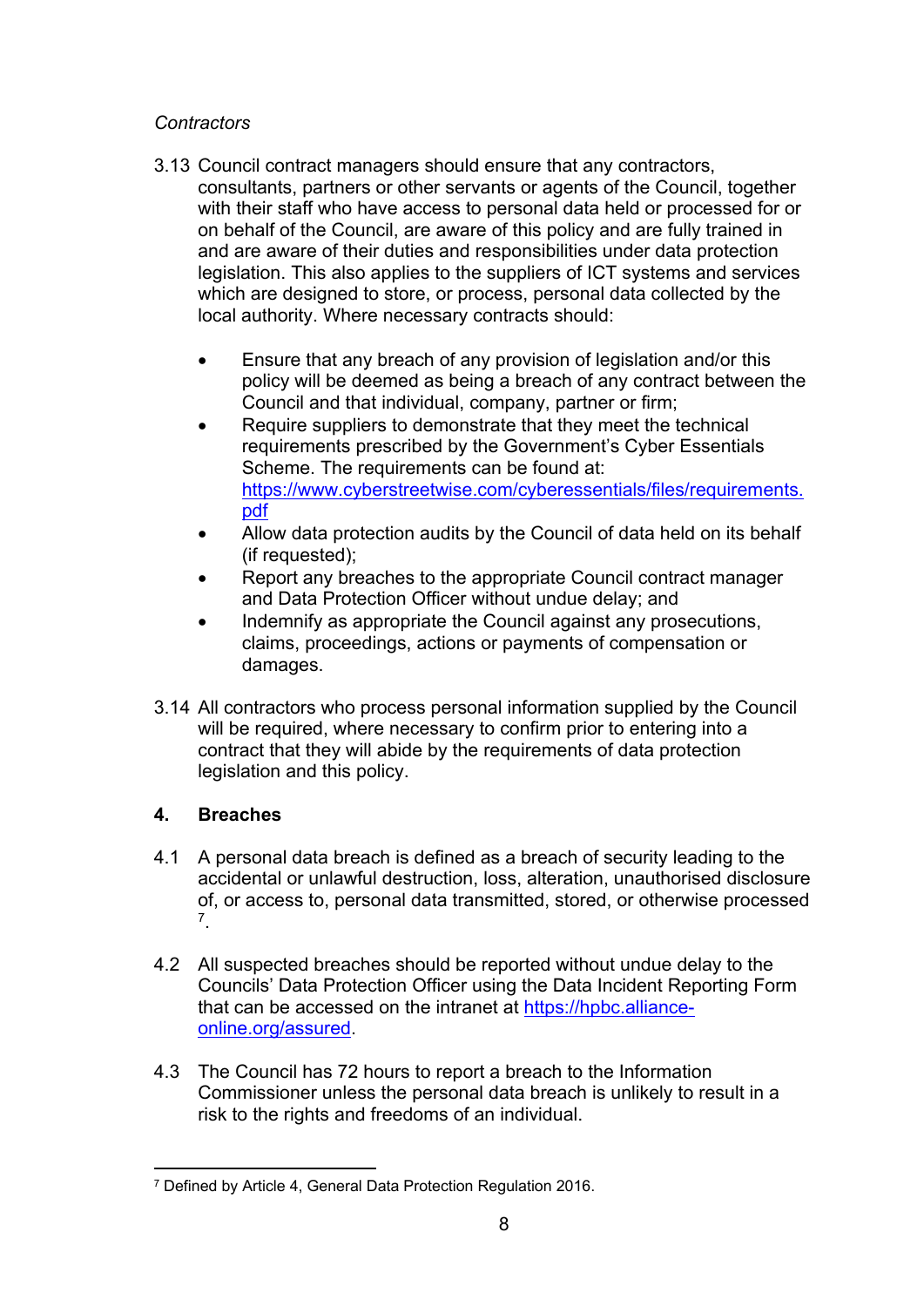- 4.4 The Data Protection Officer will record the breach and make a decision as to whether the breach should be reported. Where required, the DPO will work with the service area to examine whether steps could be taken to prevent re-occurrence of the breach in the future. The referral should describe:
	- incident details:
	- date and time of incident;
	- details of person affected;
	- whether the data subjects are aware of the breach
	- the likely consequence of the breach: and
	- measures taken to address/mitigate the breach.
- 4.5 Details of the number and types of breaches will be shared with the Councils' Information Governance Group. This group will, amongst other things, look for any patterns or repeat occurrences and consider what could be done corporately to mitigate against any future personal data breaches.
- 4.6 If the data breach is likely to result in a risk to the rights and freedoms of the data subject, then the authority is required to report the breach to the Information Commissioner, where feasible, within 72 hours of becoming aware of it. The Data Protection Officer will be responsible for making such referrals in consultation with the SIRO (or, in his absence, another Executive Director).

## **5. Communicating Privacy Information to Individuals**

- 5.1 The Councils (and Councillors when carrying out casework) must provide certain information when personal data are collected from the data subject <sup>8</sup>. This links to the requirement for transparency in the first data protection principle. The data subject should be provided with the following information at the time when the personal data are obtained:
	- (a) the identity and the contact details of the controller and, where applicable, of the controller's representative;
	- (b) the contact details of the data protection officer, where applicable;
	- (c) the purposes of the processing for which the personal data are intended as well as the legal basis for the processing;
	- (d) details of the legitimate interests pursued by the controller or by a third party where this is relied upon to lawfully process the data;
	- (e) the recipients or categories of recipients of the personal data, if any;
	- (f) where applicable, the fact that the controller intends to transfer personal data to a third country or international organisation and related information.
- 5.2 A similar set of information must be provided to the data subject when the information has not been received from the data subject.

<sup>8</sup> Article 13, GDPR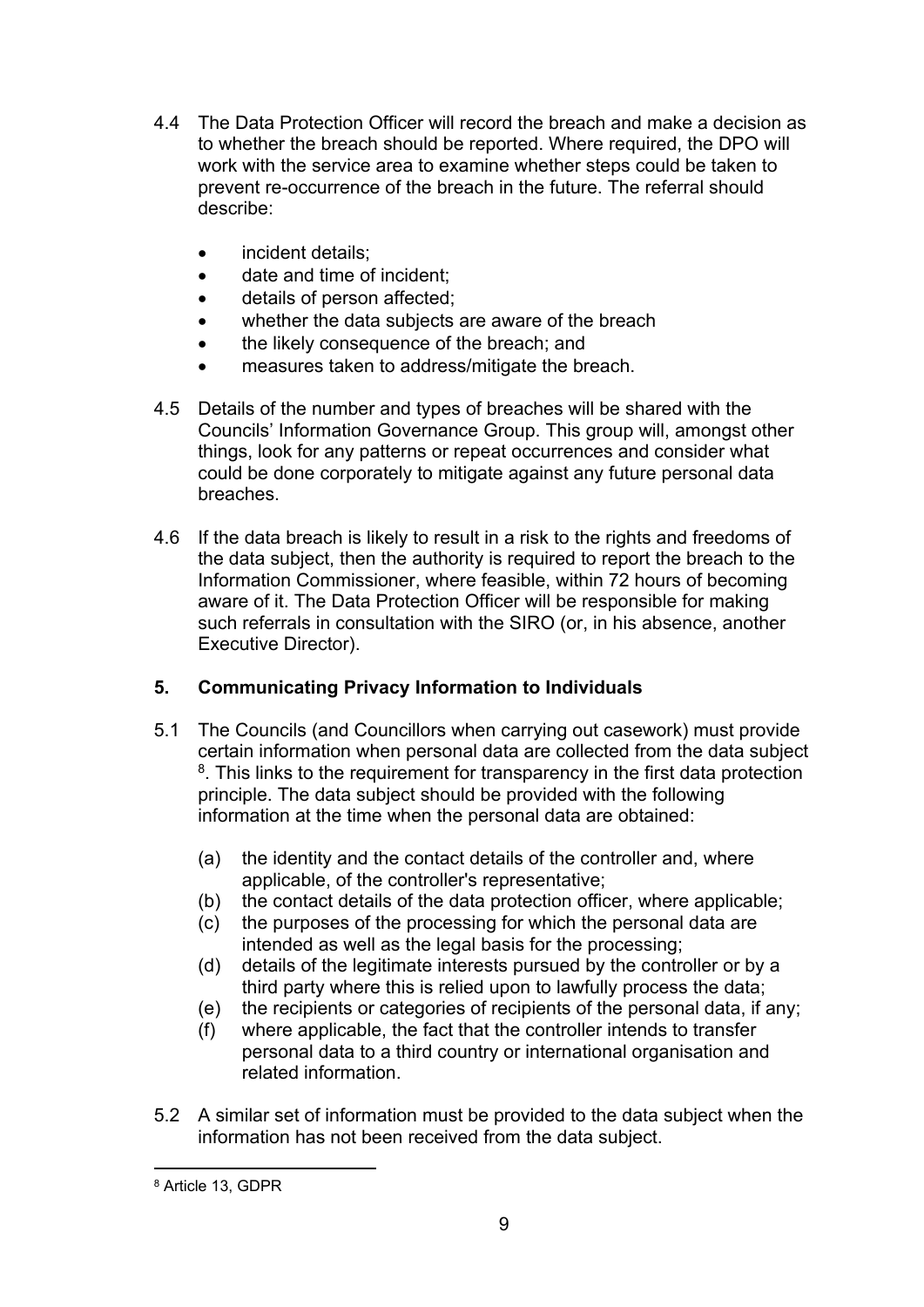- 5.3 The Council must actively communicate privacy information by taking positive action to provide such information. For example, by providing interactive information in an online form explaining why we need particular details. This could also be delivered via text-based notifications that appear briefly when an individual hovers over a particular field. This is different from having privacy information available for members of the public if they look for it themselves, for example by clicking on a web link or searching for more information on a website.
- 5.4 The need to actively communicate privacy information is strongest where:
	- we are collecting sensitive information;
	- the intended use of the information is likely to be unexpected or objectionable;
	- providing personal information, or failing to do so, will have a significant effect on the individual; or
	- the information will be shared with another organisation in a way that individuals would not expect.
- 5.5 The ICO suggests that rather than having a single, catch-all privacy notice, separate notices aimed at different groups are likely to make information clearer and easier to understand.
- 5.6 The Information Commissioner's Office has published guidance on privacy notices, transparency and control, which can be accessed at: [https://ico.org.uk/about-the-ico/privacy-notices-transparency-and-control.](https://ico.org.uk/about-the-ico/privacy-notices-transparency-and-control)

## **6. Data Sharing**

- 6.1 Data sharing means the disclosure of data from one or more organisations to a third party organisation or organisations, or the sharing of data between different parts of an organisation. It is recognised that data sharing across each Council and with other organisations can play a crucial role in providing better, more efficient services for our residents, businesses and others. However, it is important that we do this in the right way, and for the right reasons, and respect individual's rights under the Data Protection Act.
- 6.2 Two data sharing checklists, based upon those published by the ICO, are provided at Appendix B. One should be used for the 'systematic' sharing of data, which generally involves the routine sharing of data sets for an agreed purpose, and the other is for ad hoc (or one-off) data sharing. Anyone considering sharing of data with others should consider the relevant checklist before disclosing any personal data.
- 6.3 The Councils may have express obligations, or expressed or implied powers within legislation to share personal information. In other cases, data sharing may not involve personal data, for example where only statistics that cannot identify anyone are being shared. It is still important for the authority to seek to be transparent about the sharing of personal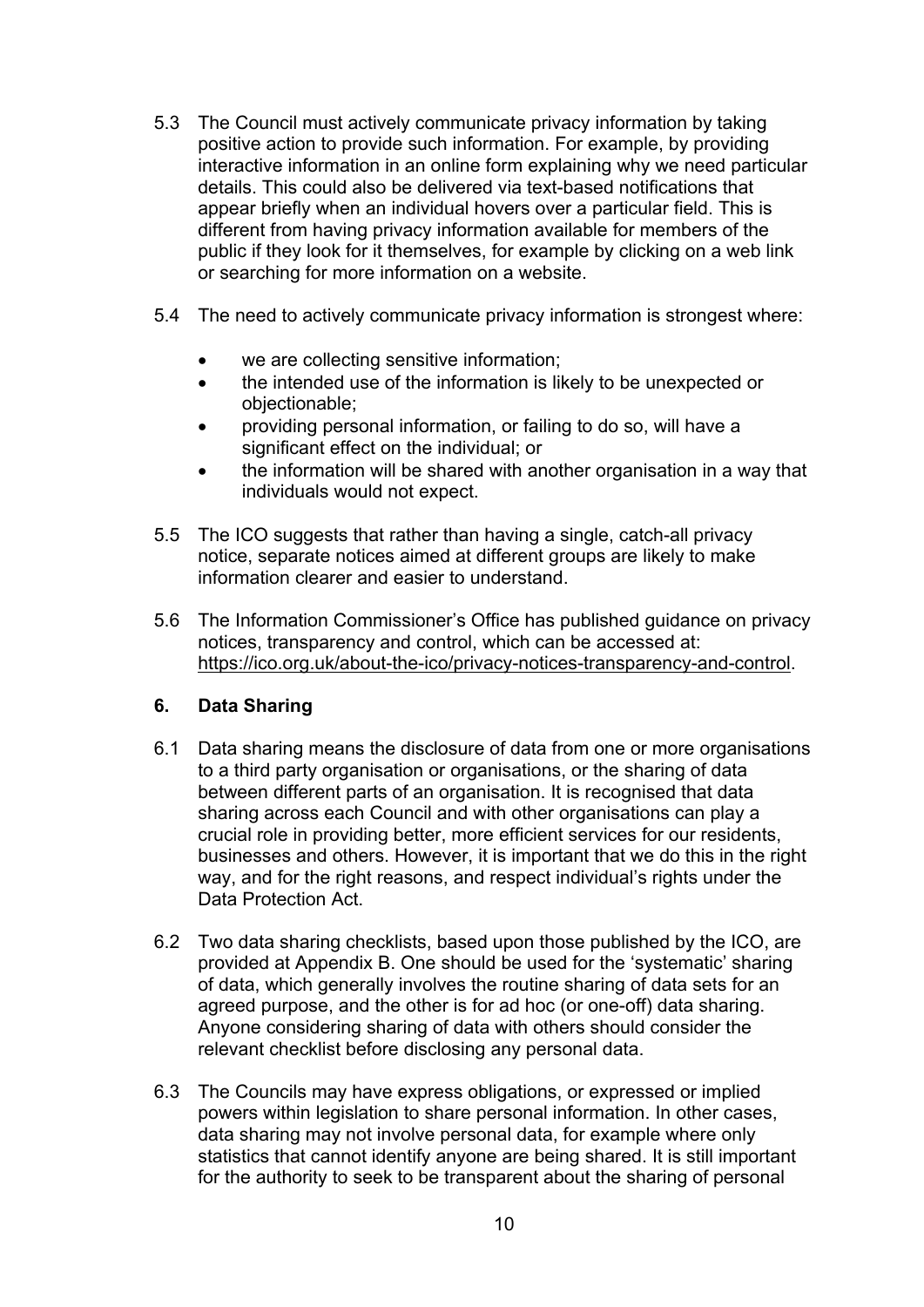information in such circumstances, wherever appropriate, as outlined in the previous section.

- 6.4 The general rule is that individuals should, at least, be aware that personal data about them has been, or is going to be shared. This applies even if the individual's consent is not needed. There are certain limited circumstances under which personal data, even sensitive data, can be shared without the individual knowing about it. This includes:
	- the prevention or detection of crime
	- the apprehension or prosecution of offenders; or
	- the assessment or collection of tax or duty.
- 6.5 An organisation processing personal data for one of these purposes is exempt from the fairness requirements of the Data Protection Act, **but only to the extent that applying these provisions would be likely to prejudice the crime and taxation purposes.**
- 6.6 The authority needs to have an auditable record of any information that has been requested by or from others, the decisions whether or not to disclose the requested information and the reasons for that decision.
- 6.7 Appendix C provides a standard data request form. This should be used by external agencies or organisations when requesting third party information from the Council. It can also be used for requesting information from other organisations where they do not have their own specific form to complete.
- 6.8 Appendix D provides a template to be used to record decisions about whether to share information following a request from another organisation. It is important that you use this to keep a record of your decision-making process.
- 6.10 The Information Commissioner has produced a code of practice on data sharing, which can be accessed at: *[https://ico.org.uk/for](https://ico.org.uk/for-organisations/guide-to-data-protection/data-sharing/)[organisations/guide-to-data-protection/data-sharing/](https://ico.org.uk/for-organisations/guide-to-data-protection/data-sharing/)*

## **7. Privacy Impact Assessments**

- 7.1 The Council will consider the potential impact of any project that involves the use of personal data, or any other activity that could have an impact on the privacy of individuals, within its decision making processes. The Council will carry out a written Privacy Impact Assessment (PIA) where the potential impact on privacy is high, such as where:
	- A new IT system for storing and accessing personal data is being considered;
	- A data sharing initiative is being developed where two or more organisations seek to pool or link sets of personal data;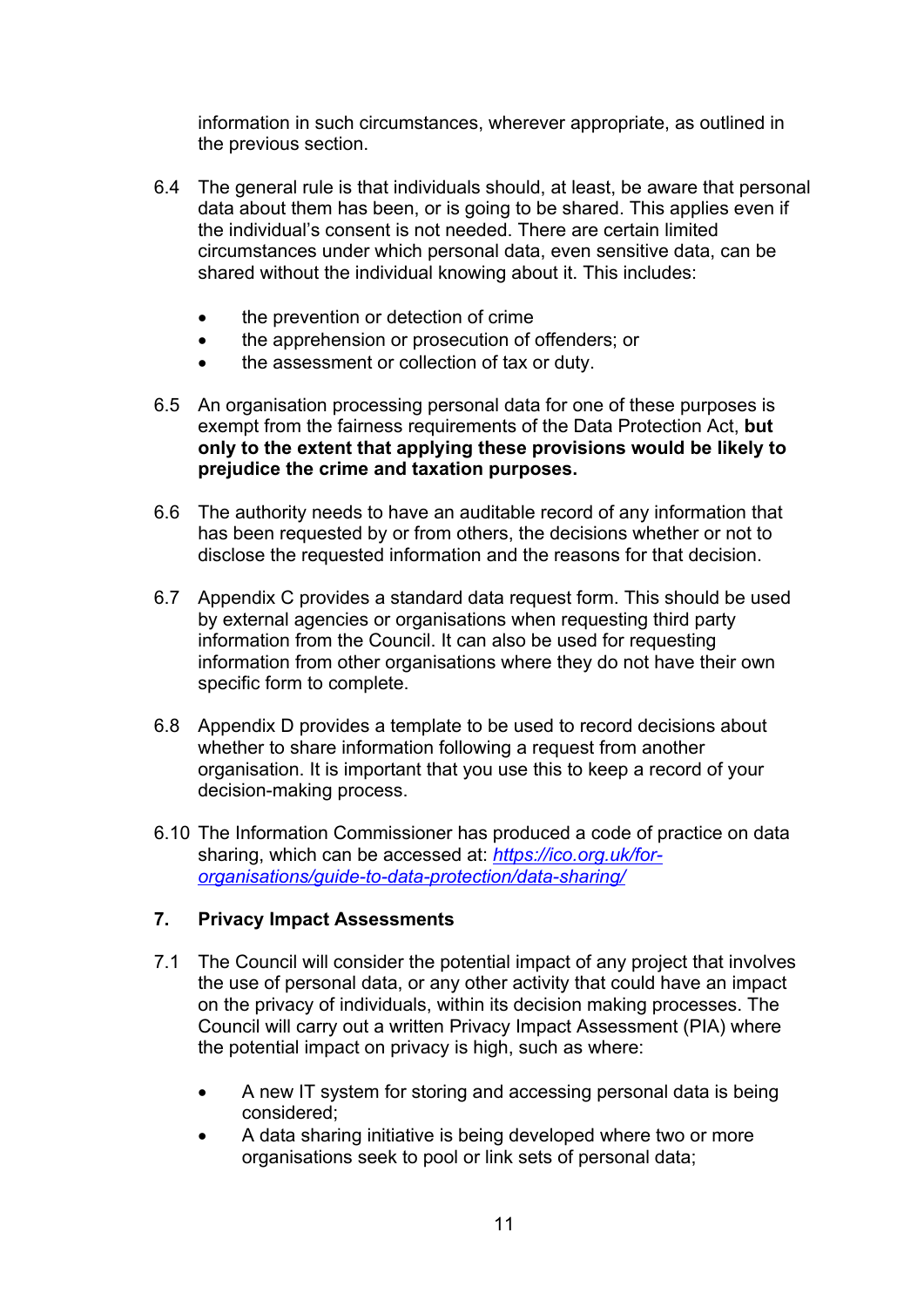- A project seeks to identify people in a particular group or demographic and initiate a course of action;
- Existing data may be used for a new and unexpected or more intrusive purpose;
- A new surveillance system (especially one which monitors members of the public) or the application of new technology to an existing system (for example adding automatic number plate recognition capabilities to existing CCTV) is being considered;
- A new database that consolidates information held by separate parts of an organisation is being developed;
- Legislation, policy or strategies is being introduced which will impact on privacy through the collection of use of information, or through surveillance or other monitoring.
- 7.2 The PIA will look at information flows, identify the privacy and related risks, and identify and evaluate the privacy solutions. The PIA should be signed-off by the Councils' Senior Information Risk Officer (SIRO) and any outcomes built into the project plan.

## **8 Dealing with access requests**

- 8.1 A data subject has the right to obtain confirmation from the Councils whether personal data concerning him or her are being processed, and, where that is the case, access to the personal data and the following information:
	- (a) the purposes of the processing;
	- (b) the categories of personal data concerned;
	- (c) the recipients or categories of recipient to whom the personal data have been or will be disclosed, in particular recipients in third countries or international organisations;
	- (d) where possible, the envisaged period for which the personal data will be stored, or, if not possible, the criteria used to determine that period;
	- (e) the existence of the right to request from the controller rectification or erasure of personal data or restriction of processing of personal data concerning the data subject or to object to such processing;
	- (f) the right to lodge a complaint with a supervisory authority;
	- (g) where the personal data are not collected from the data subject, any available information as to their source; and
	- (h) the existence of automated decision-making, including profiling, and, at least in those cases, meaningful information about the logic involved, as well as the significance and the envisaged consequences of such processing for the data subject.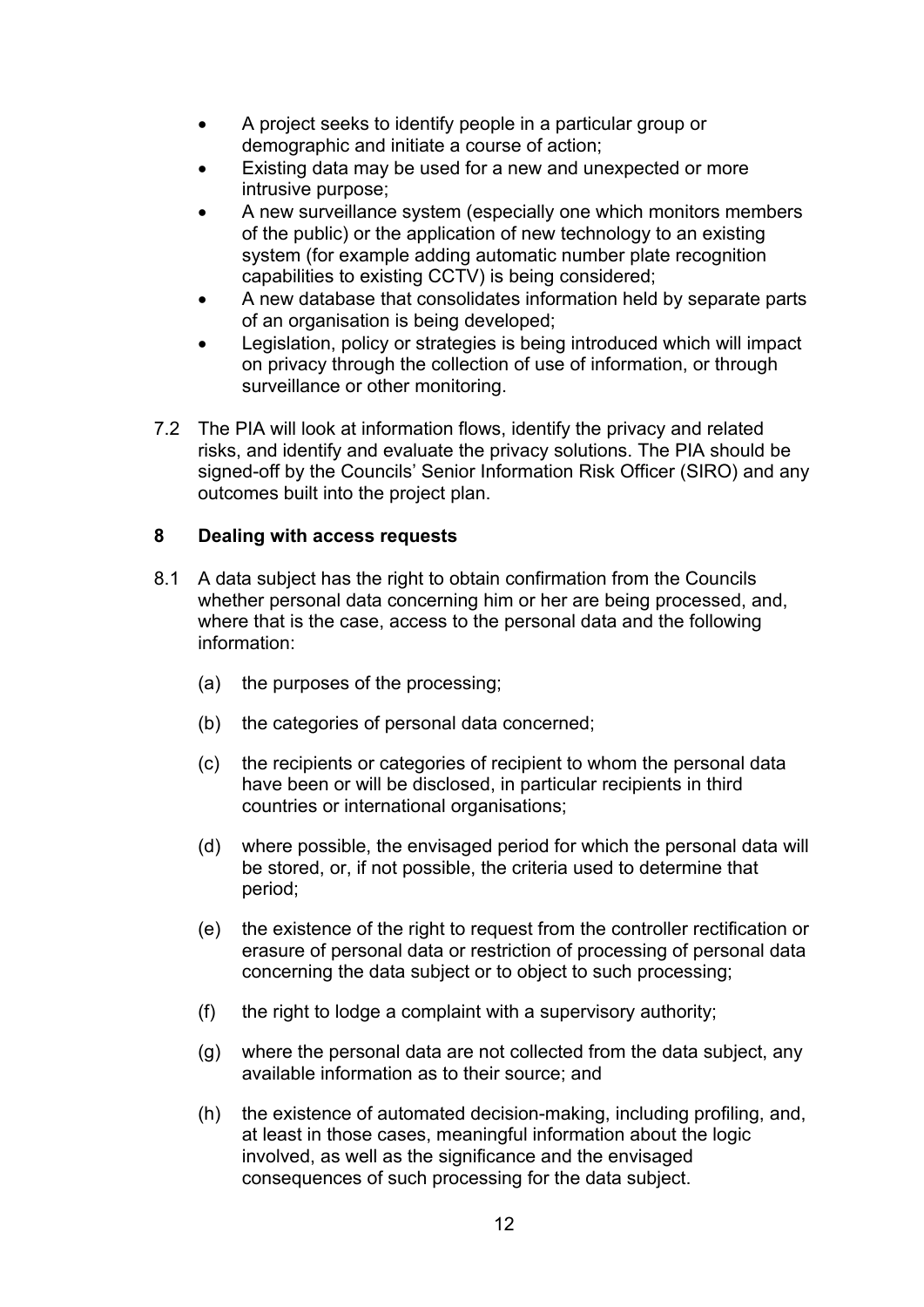- 8.2 The Councils have created a webform for use by people wishing to submit a data access request [https://sar.infreemation.co.uk/highpeak/.](https://sar.infreemation.co.uk/highpeak/) Any requests that are received in writing should be sent to [dpo@highpeak.gov.uk](mailto:dpo@highpeak.gov.uk).
- 8.3 The Councils will require any individual who is making a request for information, other than those already known to the Councils, to provide proof of identity. This will normally involve providing:
	- a government document which verifies the client's full name and a supporting document (eg a utility/Council Tax bill, bank statement, insurance certificate) which verifies their name and either their address or their date of birth.
- 8.4 The Councils must respond to a subject access request promptly and in any event within **one calendar month** of receiving it<sup>9</sup>. We may need to ask for more information to help it find the data or identify the person main the request. In such cases, the response period begins once we have all the necessary information to dealing with the request.
- 8.5 We can restrict access to someone's personal data, where it is a necessary and proportionate measure to:
	- (a) avoid obstructing an official or legal inquiry, investigation or procedure;
	- (b) avoid prejudicing the prevention, detection, investigation or prosecution of criminal offences or the execution of criminal penalties;
	- (c) protect public security;
	- (d) protect national security;
	- (e) protect the rights and freedoms of others.

## *Third Party Requests*

- 8.6 In addition to subject access requests, the Councils also receive requests for data relating to individuals from third parties. The Councils can only share such information if there is a lawful reason for doing so. Such requests can be broadly grouped into two different types:
	- a) Subject Access Requests submitted on behalf of somebody else.
- 8.7 Information can only be released if the person requesting the information can provide proof that they are legally authorised to act on the data subject's behalf. This could be in the form of a letter of authority, lasting power of attorney, evidence of parental responsibility, etc. The Councils will not release information in such circumstances if it is not satisfied that the person requesting the information has provided sufficient proof of authorisation. The Councils may contact the data subject to verify that they are happy for the requested data to be released.

<sup>9</sup> S54 Data Protection Act 2018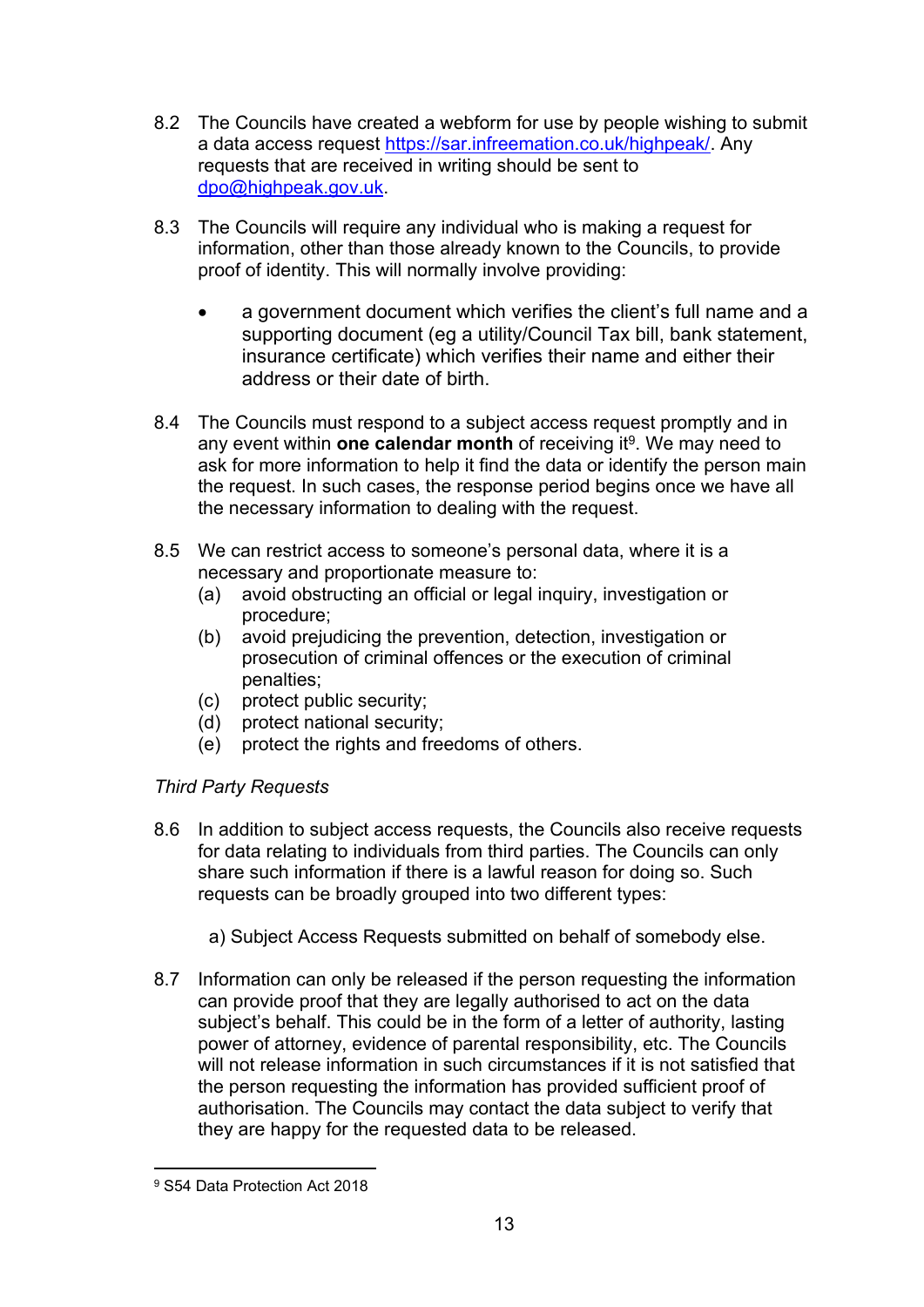b) Requests for personal data relating to another individual.

- 8.8 The Council can only release personal data relating to another individual if there is a lawful justification for doing so. Part 4 and Schedule 7 of the Act contain several specific exemptions to the disclosure/non-disclosure rules. As noted above, this includes information relating to crime and taxation, some regulatory activity and that linked to legal proceedings.
- 8.9 The Council will only release personal information relating to a third party if it receives a request in writing that clearly outlines why the person requesting the information believes that the data is exempt from the nondisclosure provisions. The Council needs to satisfy itself that such requests are legitimate and that the stated non-disclosure exemptions apply in that specific instance.
- 8.10 A clear record of the nature of the request and reasons for decision about release of information relating to their service need to be maintained by the relevant Service Manager. Information should only be released with the agreement of the Service Manager and the Data Protection Officer should be consulted if there is any uncertainty as to whether information should or should not be released.

#### **9. Information security procedures**

- 9.1 Data Protection Principle 7 requires the Councils to have appropriate technical and organisational measures to guard against unauthorised or unlawful processing of personal data and against accidental loss or destruction of, or damage to, personal data.
- 9.2 All staff members and Councillors are expected to follow the ICT Use and Security Policy. Key actions include:
	- Choosing a password of suitable complexity that cannot easily be guessed;
	- Not disclosing passwords to any other person;
	- Not leaving desktop PC/terminal equipment unattended whilst still logged onto the system;
	- Only running software that you are authorised to use and not installing any software onto a PC;
	- Following the Internet and E-mail Usage policy;
	- Suitably marking e-mails containing Protected or Restricted data in the subject line;
	- Reporting information security incidents and/or security breaches immediately to the Information Security Officer and/or IT Service. This includes theft or loss of equipment and/or data;
	- Not allowing individuals that you don't know to pass unchallenged through a secure door;
	- Supervising visitors; and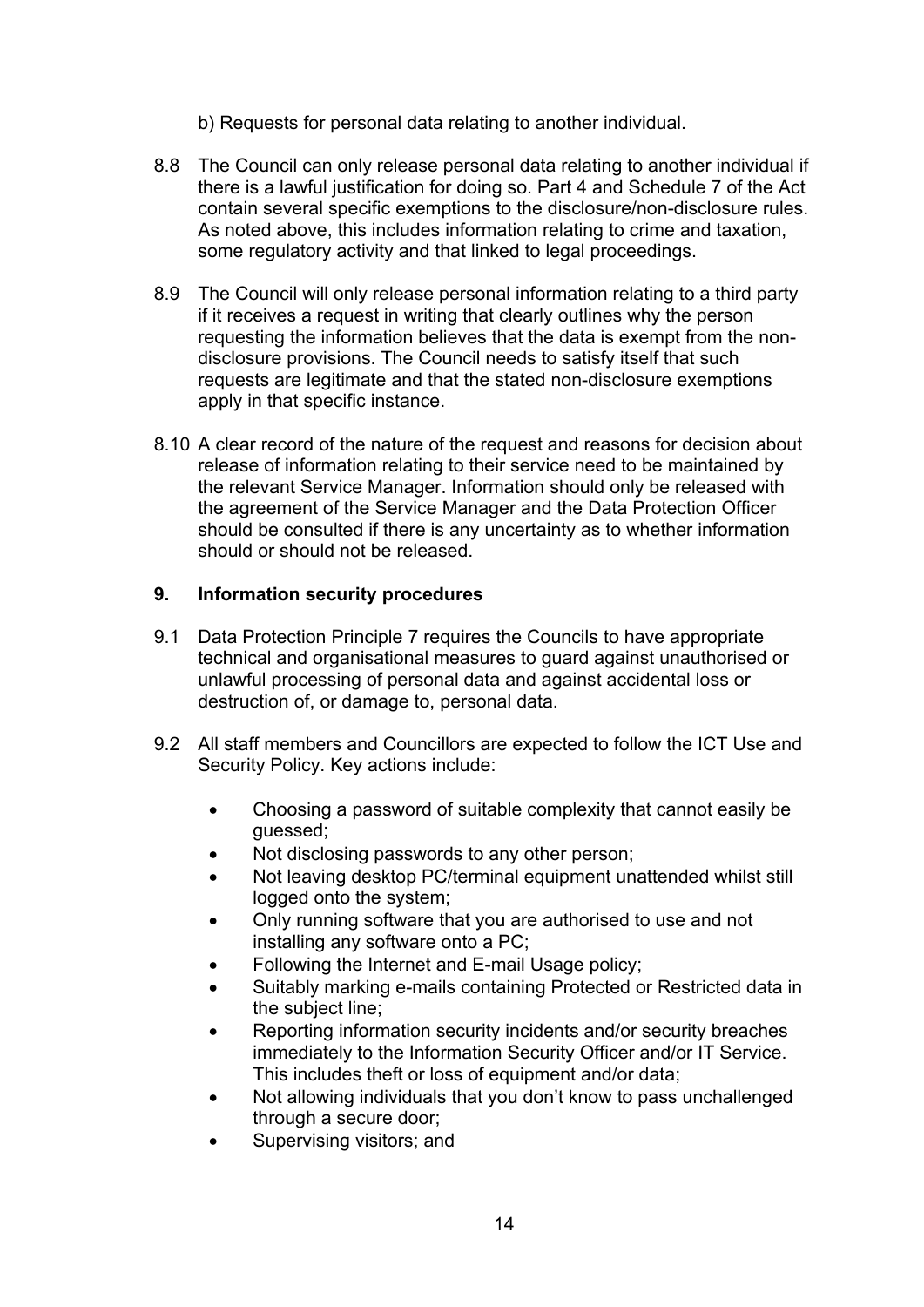Challenging people who are not wearing their identification or a visitor's badge.

## **10. Contact details**

| Data Protection Officer   | <b>Data Protection Officer</b>          |
|---------------------------|-----------------------------------------|
| High Peak Borough Council | <b>Staffordshire Moorlands District</b> |
| <b>Buxton Town Hall</b>   | Council                                 |
| <b>Market Place</b>       | <b>Moorlands House</b>                  |
| <b>Buxton</b>             | Leek                                    |
| Derbyshire                | Staffordshire                           |
| <b>SK17 6EL</b>           | <b>ST13 6HQ</b>                         |
| dpo@highpeak.gov.uk       | dpo@staffsmoorlands.gov.uk              |
|                           |                                         |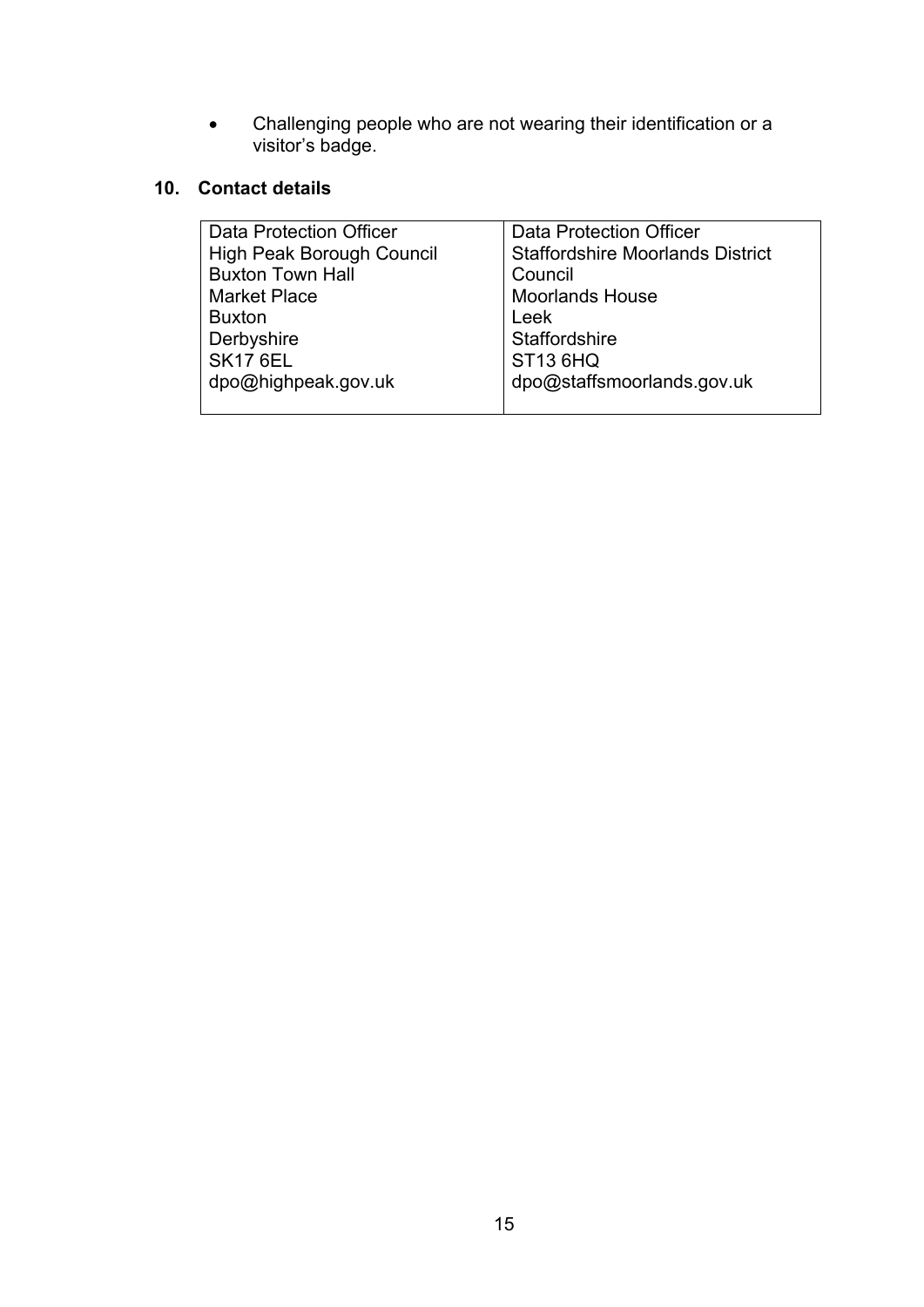#### **Appendix A Definitions**

'**Personal data**' means any information relating to an identified or identifiable natural person ('data subject'); an identifiable natural person is one who can be identified, directly or indirectly, in particular by reference to an identifier such as a name, an identification number, location data, an online identifier or to one or more factors specific to the physical, physiological, genetic, mental, economic, cultural or social identity of that natural person.

'**Special categories of personal data**' means data revealing racial or ethnic origin, political opinions, religious or philosophical beliefs, or trade union membership; genetic data; biometric data; health data; or data concerning a natural person's sex life or sexual orientation.

'**Processing**' means any operation or set of operations which is performed on personal data or on sets of personal data, whether or not by automated means, such as collection, recording, organisation, structuring, storage, adaptation or alteration, retrieval, consultation, use, disclosure by transmission, dissemination or otherwise making available, alignment or combination, restriction, erasure or destruction.

'**Restriction of processing**' means the marking of stored personal data with the aim of limiting their processing in the future.

'**Profiling**' means any form of automated processing of personal data consisting of the use of personal data to evaluate certain personal aspects relating to a natural person, in particular to analyse or predict aspects concerning that natural person's performance at work, economic situation, health, personal preferences, interests, reliability, behaviour, location or movements.

'**Pseudonymisation**' means the processing of personal data in such a manner that the personal data can no longer be attributed to a specific data subject without the use of additional information, provided that such additional information is kept separately and is subject to technical and organisational measures to ensure that the personal data are not attributed to an identified or identifiable natural person.

'**Filing system**' means any structured set of personal data which are accessible according to specific criteria, whether centralised, decentralised or dispersed on a functional or geographical basis.

'**Controller**' means the natural or legal person, public authority, agency or other body which, alone or jointly with others, determines the purposes and means of the processing of personal data; where the purposes and means of such processing are determined by Union or Member State law, the controller or the specific criteria for its nomination may be provided for by Union or Member State law.

'**Processor**' means a natural or legal person, public authority, agency or other body which processes personal data on behalf of the controller.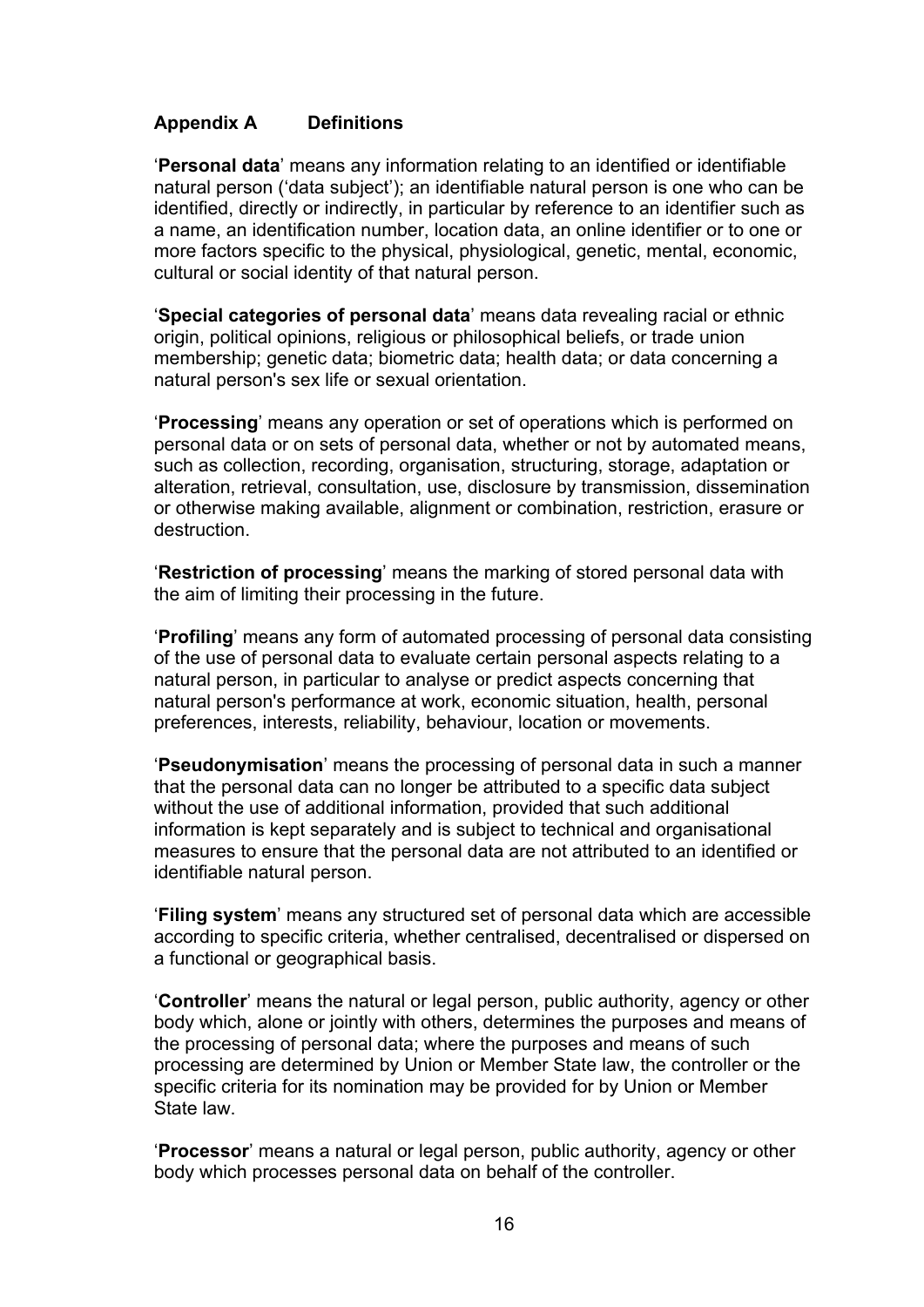'**Recipient**' means a natural or legal person, public authority, agency or another body, to which the personal data are disclosed, whether a third party or not. However, public authorities which may receive personal data in the framework of a particular inquiry in accordance with Union or Member State law shall not be regarded as recipients; the processing of those data by those public authorities shall be in compliance with the applicable data protection rules according to the purposes of the processing.

'**Third party**' means a natural or legal person, public authority, agency or body other than the data subject, controller, processor and persons who, under the direct authority of the controller or processor, are authorised to process personal data.

'**Consent**' of the data subject means any freely given, specific, informed and unambiguous indication of the data subject's wishes by which he or she, by a statement or by a clear affirmative action, signifies agreement to the processing of personal data relating to him or her.

'**Personal data breach**' means a breach of security leading to the accidental or unlawful destruction, loss, alteration, unauthorised disclosure of, or access to, personal data transmitted, stored or otherwise processed.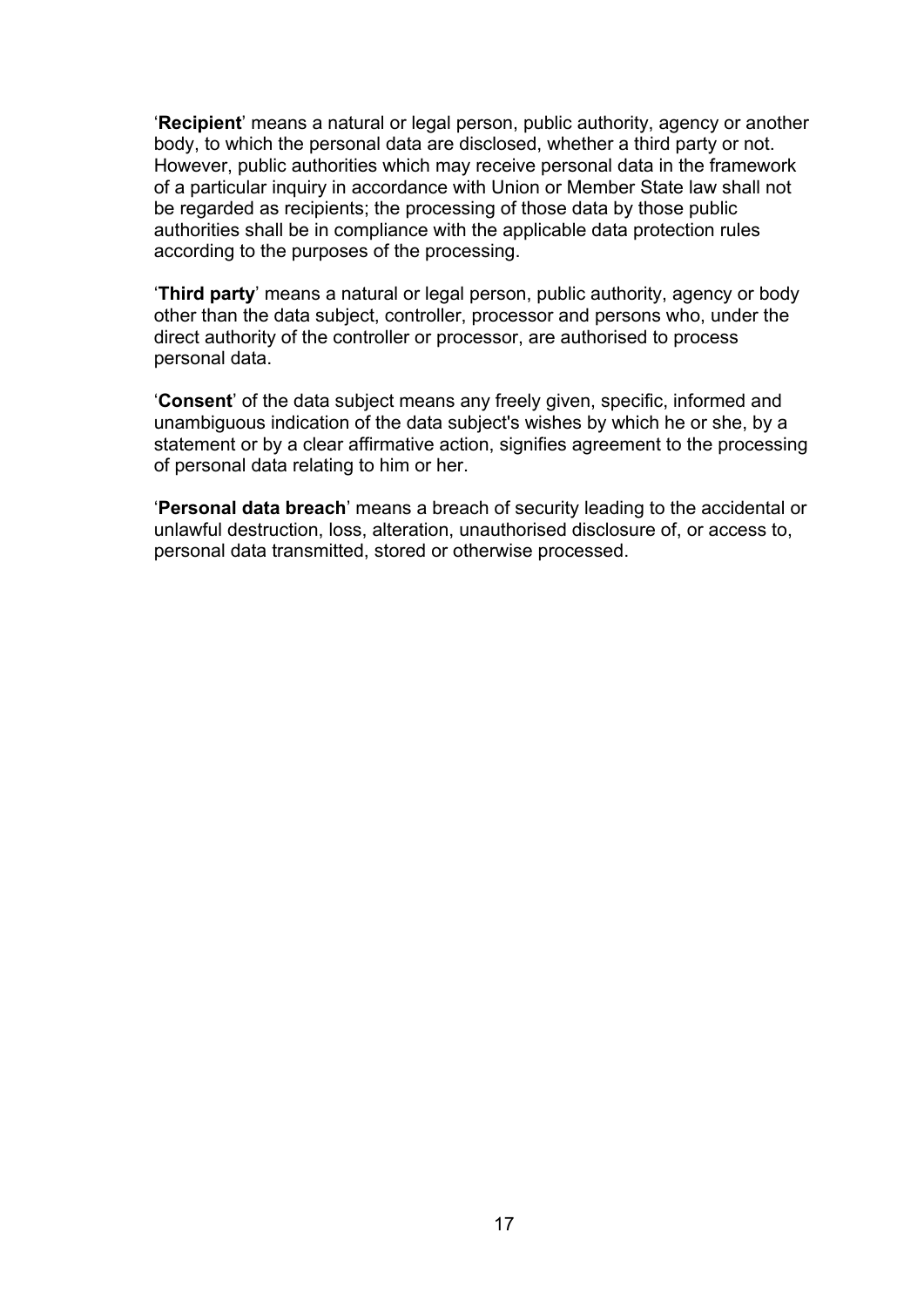## **Appendix B Data sharing checklist**

#### Systematic Data Sharing

*You want to enter into an agreement to share personal data on an ongoing basis*

#### **Is the sharing justified?**

Key points to consider:

- What is the sharing meant to achieve?
- Have you assessed the potential benefits and risks to individuals and/or society of sharing or not sharing?
- Is the sharing proportionate to the issue you are addressing?
- Could the objective be achieved without sharing personal data?

#### **Do you have the power to share?**

Key points to consider:

- Any relevant functions or powers of the organisation.
- The nature of the information you have been asked to share (for example was it given in confidence?).
- Any legal obligation to share information (for example a statutory requirement or a court order).

#### **If you decide to share**

It is good practice to have a data sharing agreement in place.

As well as considering the key points above, your data sharing agreement should cover the following issues:

- What information needs to be shared.
- The organisations that will be involved.
- What you need to tell people about the data sharing and how you will communicate that information.
- Measures to ensure adequate security is in place to protect the data.
- What arrangements need to be in place to provide individuals with access to their personal data if they request it.
- Agreed common retention periods for the data.
- Processes to ensure secure deletion takes place.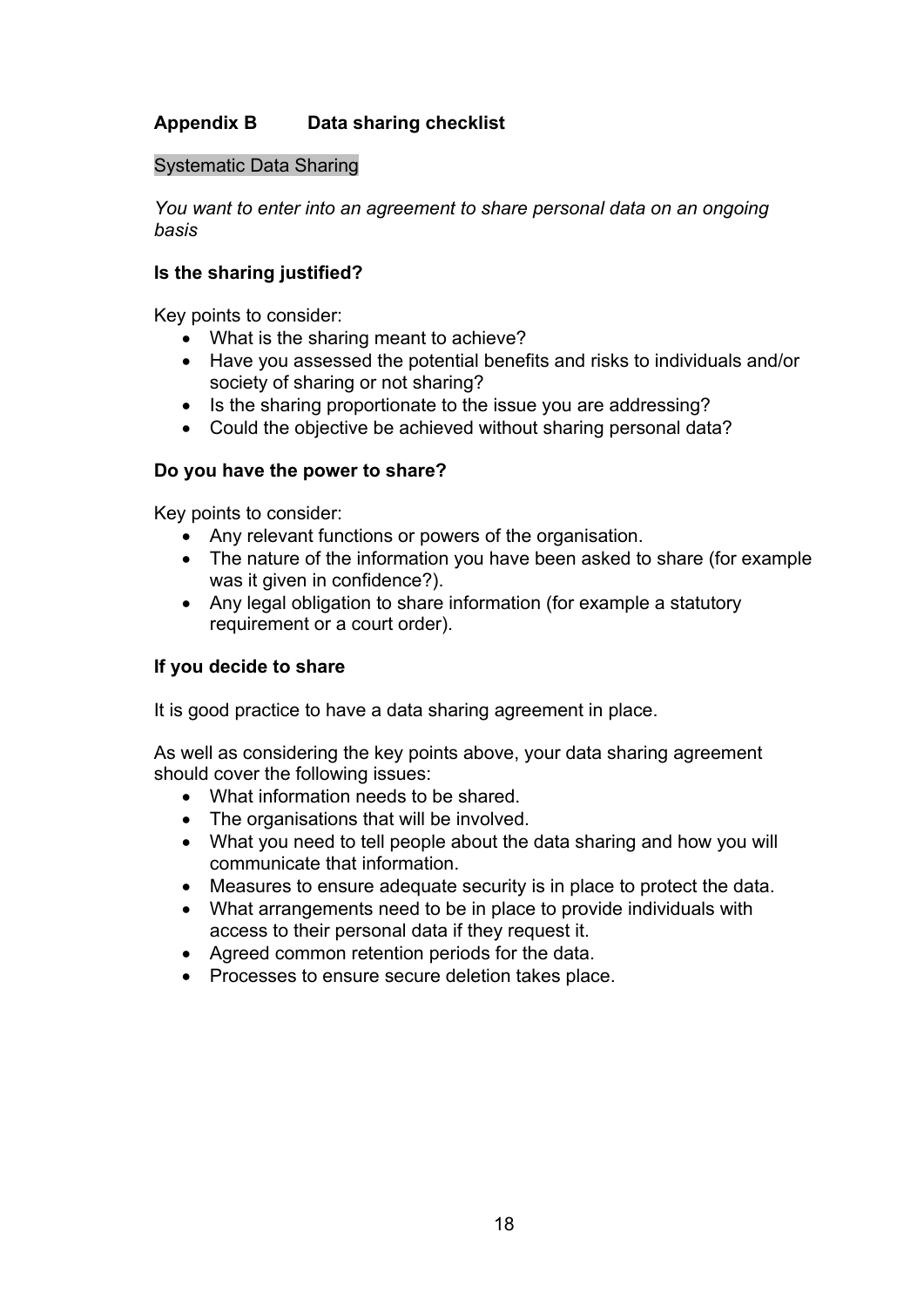#### Data Sharing Checklist – One-off Requests

*You are asked to share personal data relating to an individual in 'one off' circumstances*

#### **Is the sharing justified?**

Key points to consider:

- Do you think you should share the information?
- Have you assessed the potential benefits and risks to individuals and/or society of sharing or not sharing?
- Do you have concerns that an individual is at risk of serious harm?
- Do you need to consider an exemption in the DPA to share?

#### **Do you have the power to share?**

Key points to consider:

- Any relevant functions or powers of the organisation.
- The nature of the information you have been asked to share (for example was it given in confidence?).
- Any legal obligation to share information (for example a statutory requirement or a court order).

#### **If you decide to share**

Key points to consider:

- What information do you need to share?
	- **–** Only share what is necessary.
	- **–** Distinguish fact from opinion.
- How should the information be shared?
	- **–** Information must be shared securely.
	- **–** Ensure you are giving information to the right person.
- Consider whether it is appropriate/safe to inform the individual that you have shared their information.

#### **Record your decision**

Record your data sharing decision and your reasoning – whether or not you shared the information.

If you share information you should record:

- What information was shared and for what purpose.
- Who it was shared with.
- When it was shared.
- Your justification for sharing.
- Whether the information was shared with or without consent.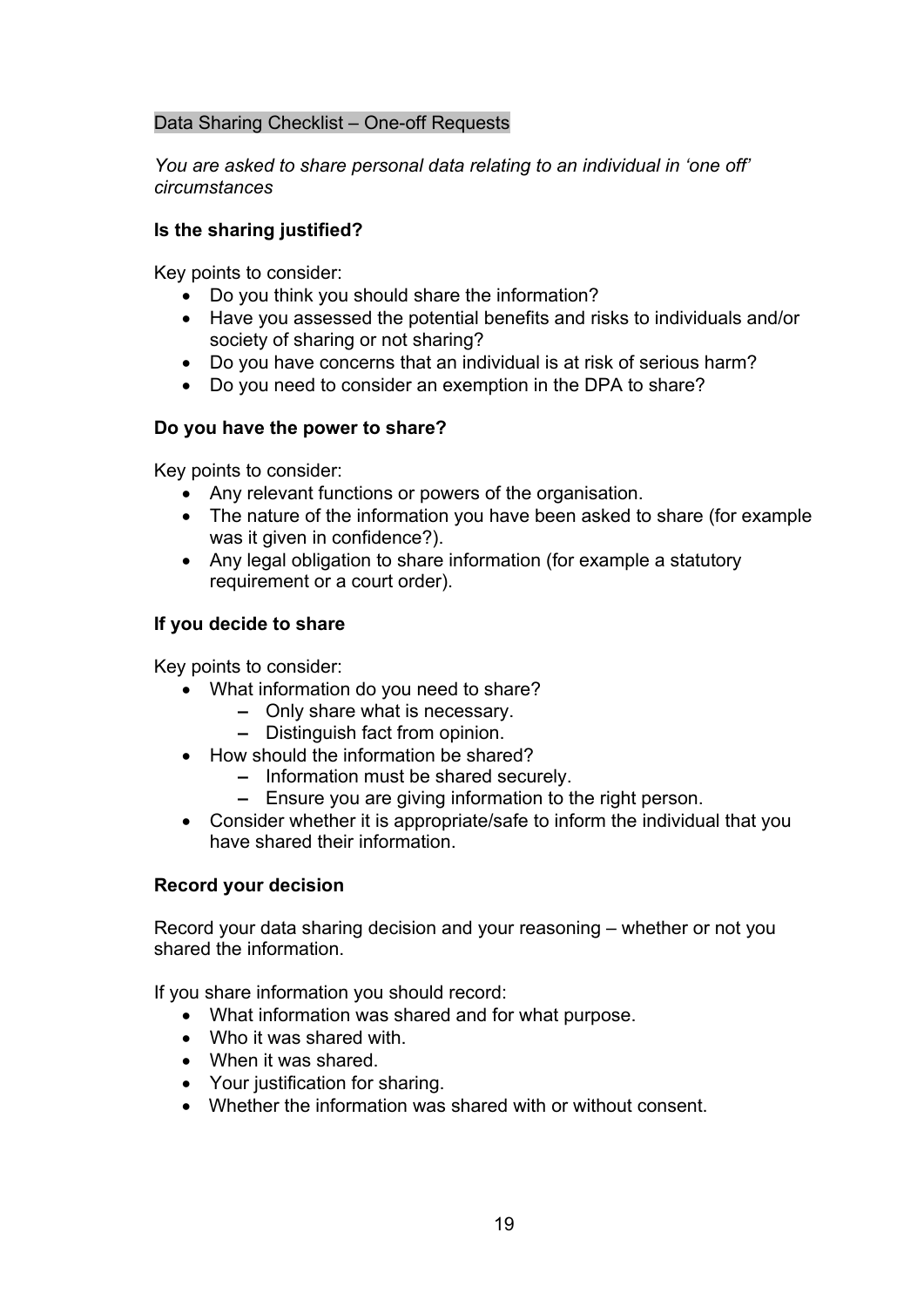#### **Appendix C Data Sharing Forms**

# **Request for disclosure of personal information**

**(1) Give the name of the organisation from which you are requesting information**.

#### **WHOSE INFORMATION ARE YOU REQUESTING?**

#### **(2) Give details of the person whose information you are requesting**

Use the box below to give sufficient information for the Data Controller to identify an individual from their records. You should include the name and address of the individual and any other information you feel is relevant.

This must not be used for 'trawling' information and such requests will be refused

| Name           |  |
|----------------|--|
|                |  |
|                |  |
| Address        |  |
|                |  |
| Other relevant |  |
| information    |  |
|                |  |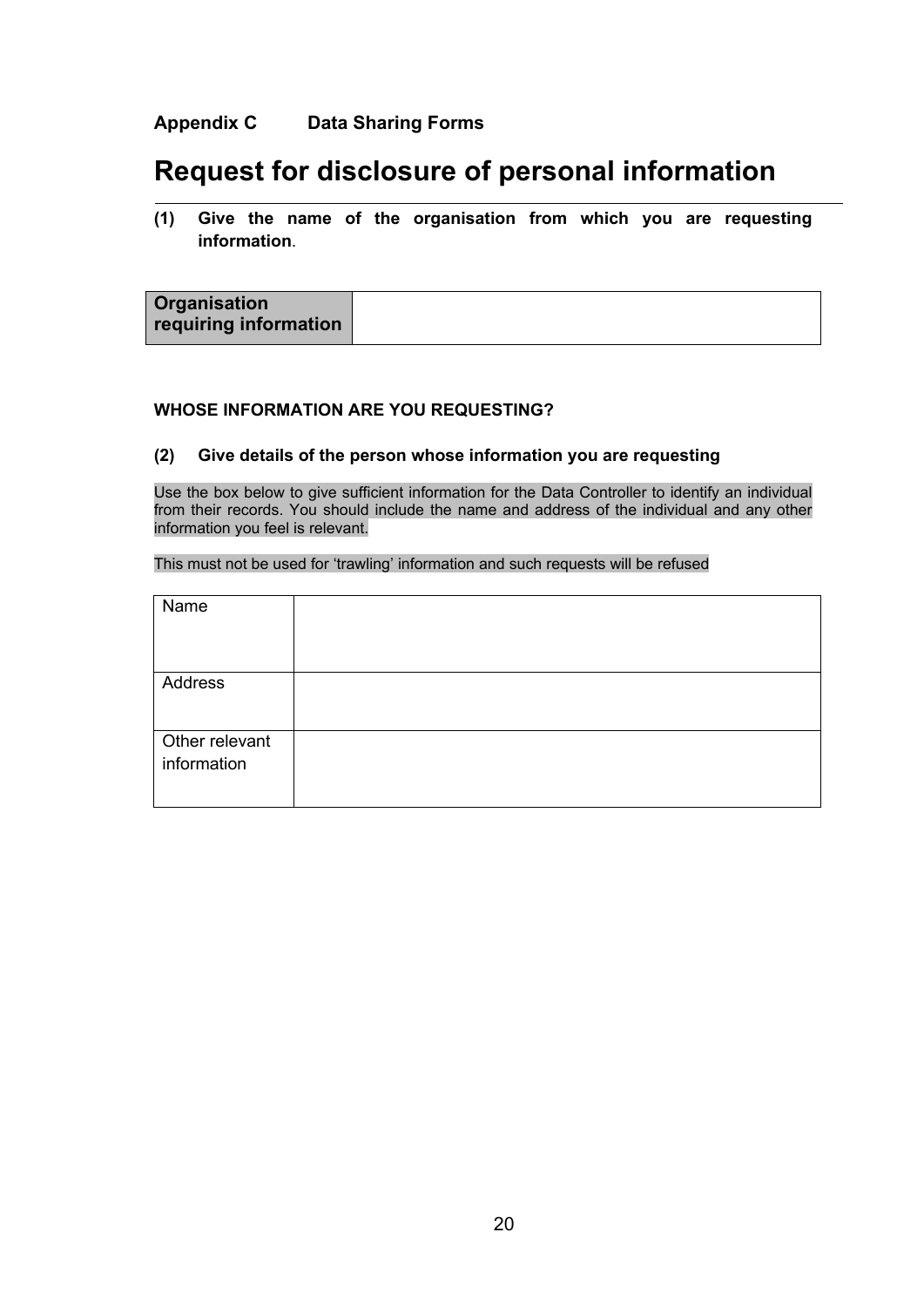#### **WHAT INFORMATION ARE YOU REQUESTING?**

**(3)** Provide details of the information that you would like to receive

Use the box below to state what information you require to support your enquiry. You should not ask for 'all information known about individual' or similar. You must ask for specific information. Give enough information so the Data Controller can make a decision whether to disclose in accordance with your declaration at Para 4.

#### **WHY DO YOU NEED THE INFORMATION?**

proceedings

 $\mathbb{R}^n$ 

**(4)** Tick on or more boxes below to confirm the purpose of requesting the information:

| the prevention or detection of crime                                                                                      |
|---------------------------------------------------------------------------------------------------------------------------|
| the apprehension or prosecution of offenders                                                                              |
| the assessment or collection of a tax or duty or an imposition of a similar nature                                        |
| the maintenance of effective immigration control                                                                          |
| the investigation or detection of activities that would undermine the<br>maintenance of effective immigration control; or |
| the information is required to be disclosed by law etc or in connection with legal                                        |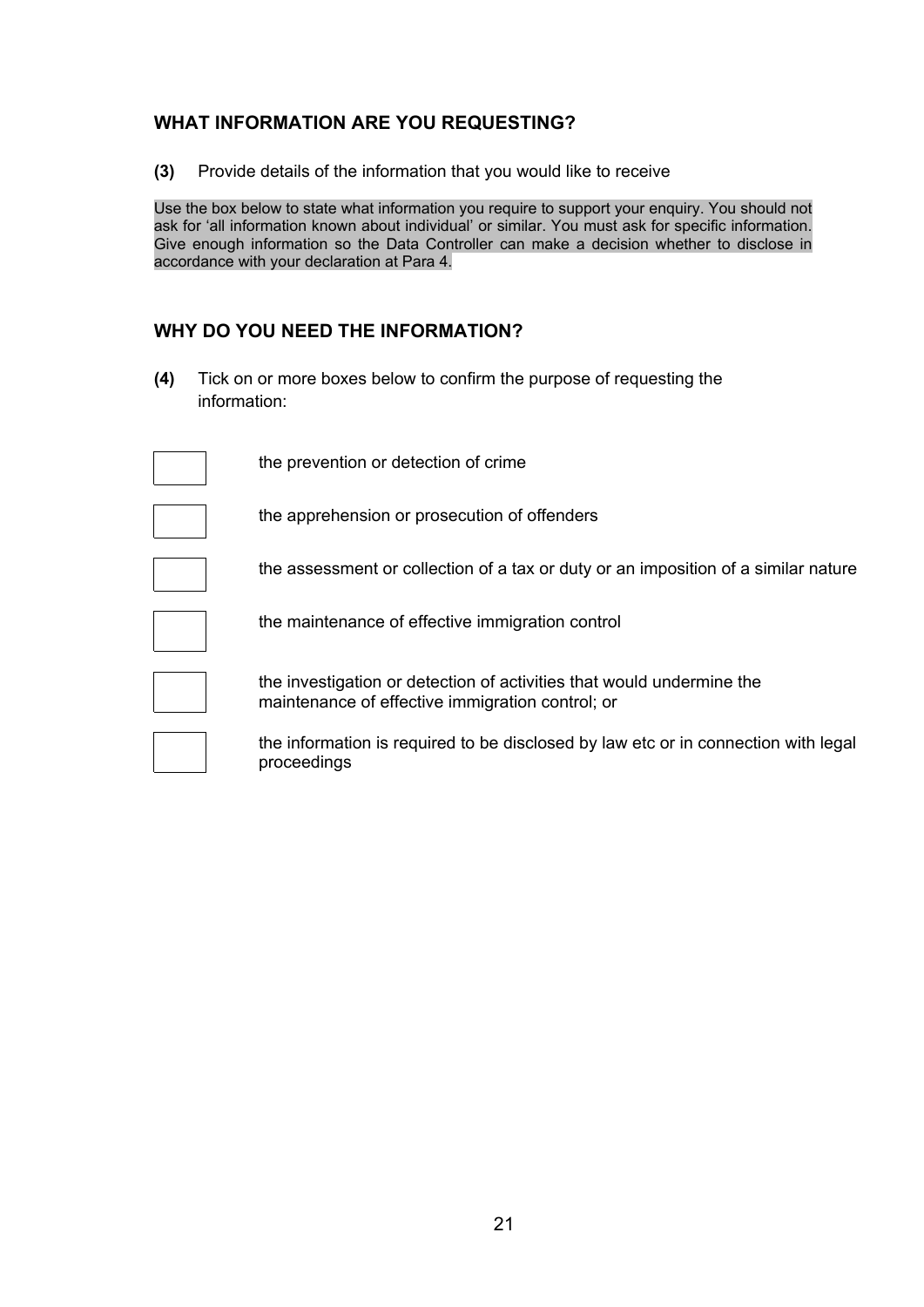Use the box below to provide details of the investigation/prosecution or assessment or collection, etc. explanation as to why the information is required for the purpose identified at (4) above.

| Please provide the case number, file      |  |
|-------------------------------------------|--|
| number, case name or other reference that |  |
| identifies the investigation              |  |

- **(5)** How will failure to disclose the information prejudice the purpose identified at (4) above?
- **(6)** Detail all other means of obtaining the information which you have used and are now exhausted and proved unsuccessful: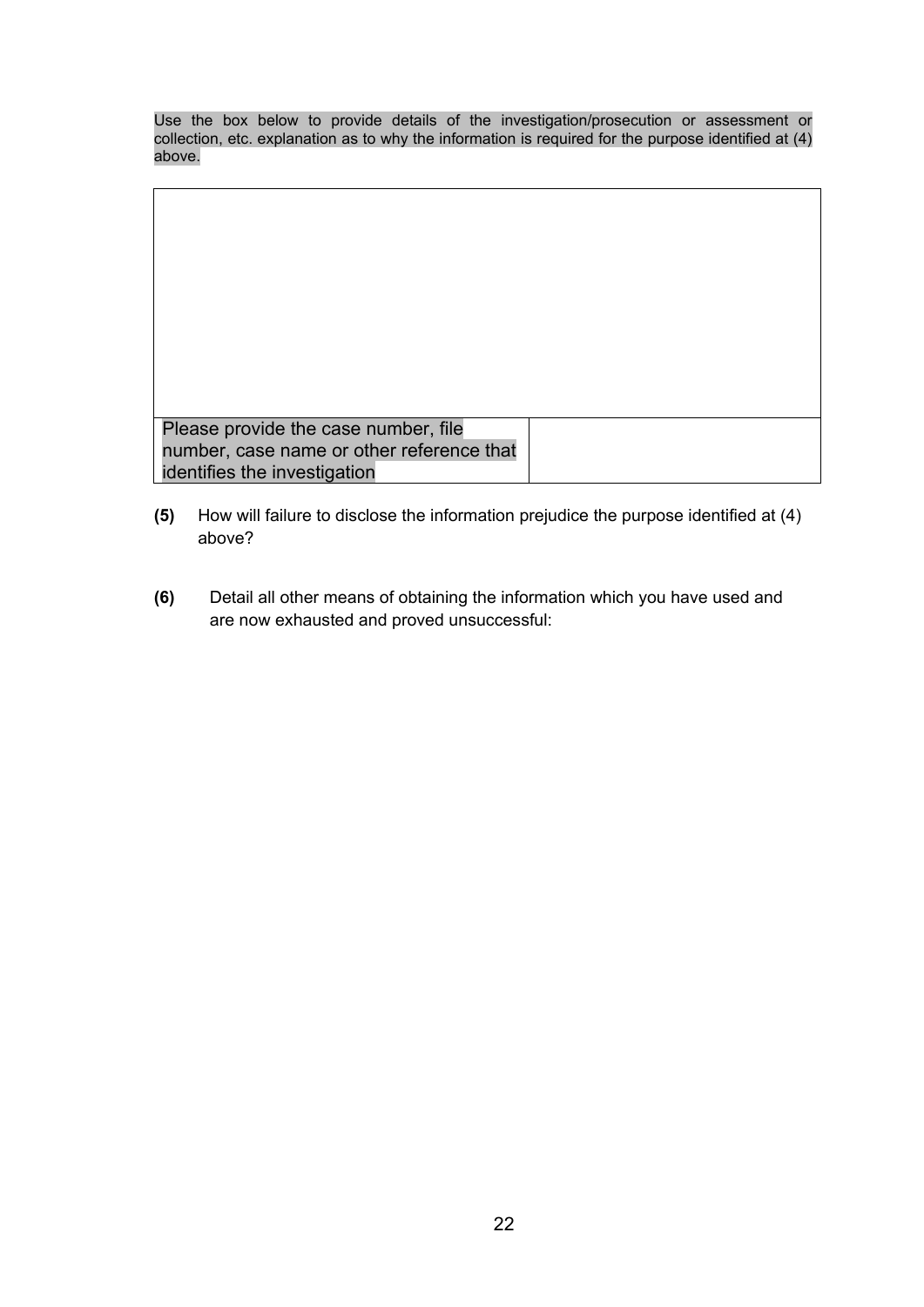#### **Declaration:**

I certify that:

- Information is needed for the purpose(s) indicated in section 4.
- Information requested will only be used for the stated purpose(s).
- I am authorised to request this information on behalf of my agency or organisation.
- I will ensure that any data provided is processed according to data protection legislation. This includes but is not limited to ensuring that the information is securely stored and deleted when no longer required.
- Non-disclosure would prejudice the case.
- The information given on this form is correct to the best of my knowledge and belief
- I am aware of the provisions of Section 170 of the Data Protection Act 2018 regarding the unlawful obtaining of personal data, and that it is a criminal offence to obtain data without express legal gateway or permission of the data subject.

| Name of Requestor      |  |
|------------------------|--|
|                        |  |
| Position/Job Title     |  |
| Address                |  |
|                        |  |
|                        |  |
|                        |  |
|                        |  |
| <b>Contact Number:</b> |  |
|                        |  |
| E-mail                 |  |
|                        |  |
| Signed                 |  |
|                        |  |
|                        |  |
| Date                   |  |
|                        |  |

**This application must be authorised by an officer senior to the requesting officer. THIS REQUEST SHALL BE TREATED IN CONFIDENCE. Verification of the Requestor may be required upon request.**

#### **Please send the completed form to [dpo@highpeak.gov.uk.](mailto:dpo@highpeak.gov.uk)**

Please note: There is no statutory time limit within which local authorities are obliged to respond to requests made.

#### **ELECTRONIC INPUT AND SUBMISSION**

The email history will constitute an audit trail of confirmation and authorisation in the same way as wet signatures.